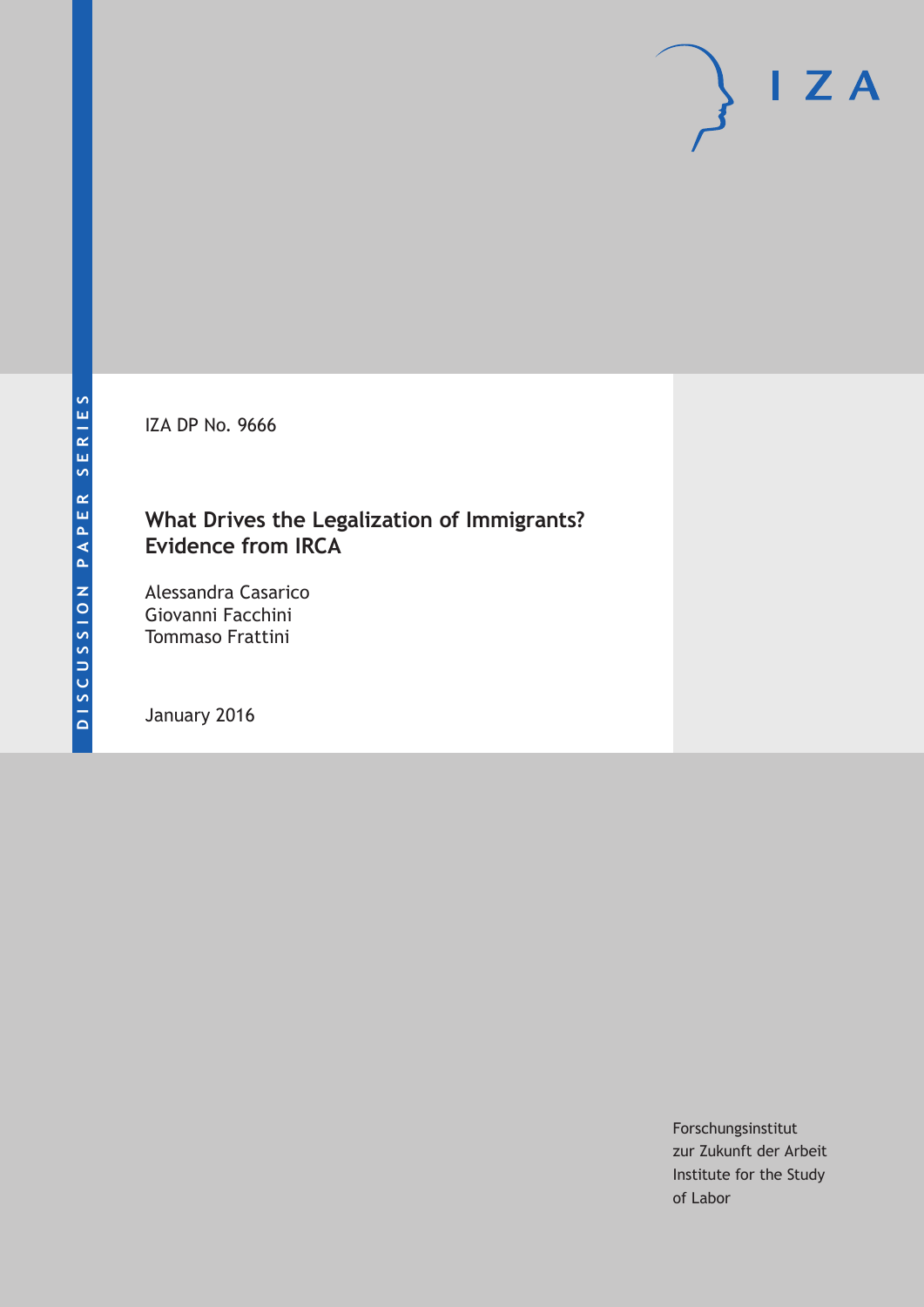# **What Drives the Legalization of Immigrants? Evidence from IRCA**

### **Alessandra Casarico**

*Università Bocconi, CES-Ifo and LdA* 

### **Giovanni Facchini**

*University of Nottingham, Università degli Studi di Milano, CEPR, CES-Ifo, CReAM, IZA and LdA* 

#### **Tommaso Frattini**

*Università degli Studi di Milano, CReAM, IZA, and LdA*

Discussion Paper No. 9666 January 2016

IZA

P.O. Box 7240 53072 Bonn Germany

Phone: +49-228-3894-0 Fax: +49-228-3894-180 E-mail: iza@iza.org

Any opinions expressed here are those of the author(s) and not those of IZA. Research published in this series may include views on policy, but the institute itself takes no institutional policy positions. The IZA research network is committed to the IZA Guiding Principles of Research Integrity.

The Institute for the Study of Labor (IZA) in Bonn is a local and virtual international research center and a place of communication between science, politics and business. IZA is an independent nonprofit organization supported by Deutsche Post Foundation. The center is associated with the University of Bonn and offers a stimulating research environment through its international network, workshops and conferences, data service, project support, research visits and doctoral program. IZA engages in (i) original and internationally competitive research in all fields of labor economics, (ii) development of policy concepts, and (iii) dissemination of research results and concepts to the interested public.

IZA Discussion Papers often represent preliminary work and are circulated to encourage discussion. Citation of such a paper should account for its provisional character. A revised version may be available directly from the author.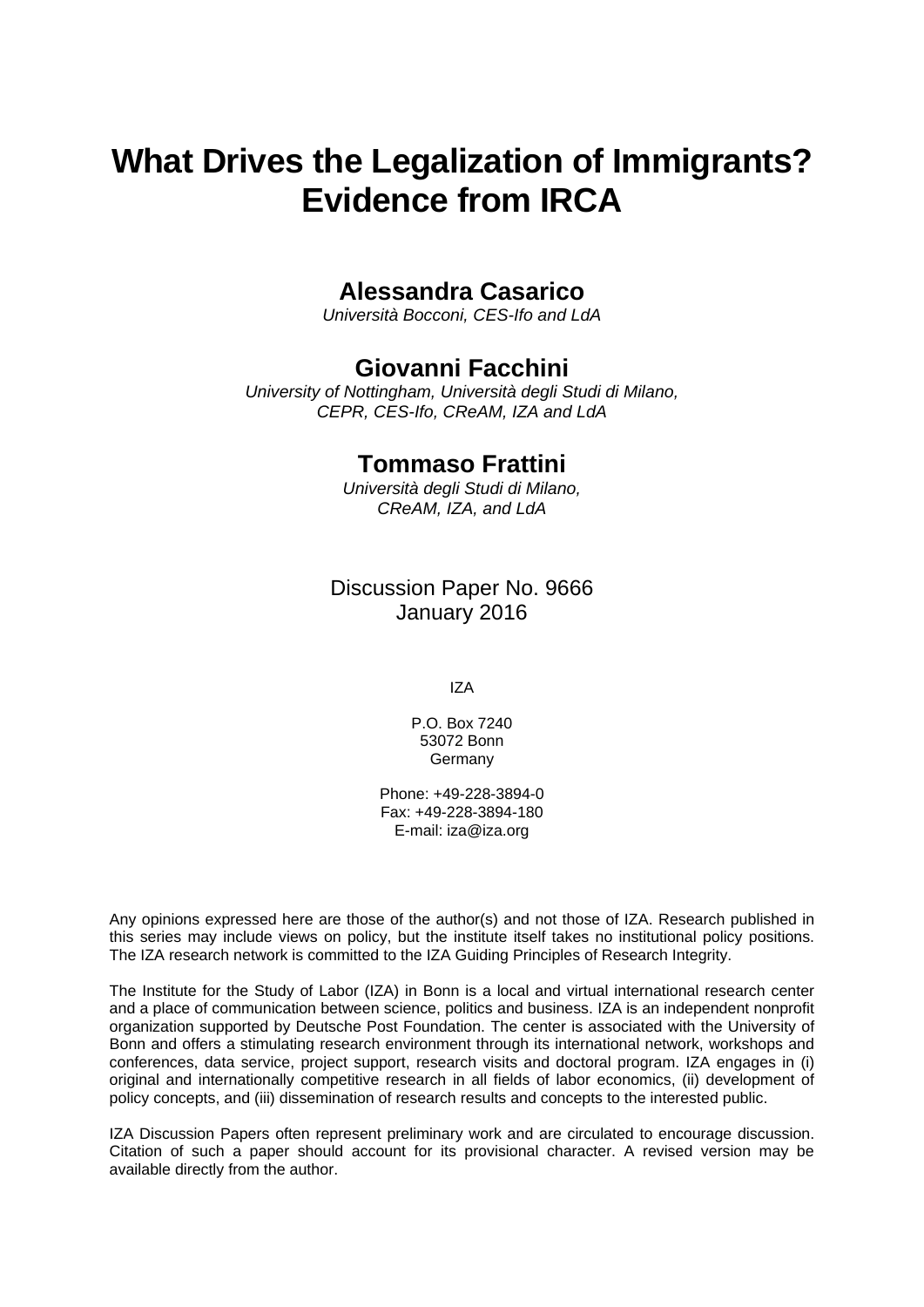IZA Discussion Paper No. 9666 January 2016

# **ABSTRACT**

## **What Drives the Legalization of Immigrants? Evidence from IRCA\***

We develop a model to understand the trade-offs faced by an elected representative in supporting an amnesty when a restrictive immigration policy is in place. We show that an amnesty is more desirable the more restricted are the occupational opportunities of undocumented immigrants and the less redistributive is the welfare state. Empirical evidence based on the voting behavior of U.S. Congressmen on the Immigration Reform and Control Act of 1986 provides strong support for the predictions of our theoretical model.

JEL Classification: F22, O51

Keywords: migration policy, amnesties, democracy, roll call votes

Corresponding author:

Giovanni Facchini School of Economics University of Nottingham University Park Nottingham NG7 2RD United Kingdom E-mail: giovanni.facchini@nottingham.ac.uk

 $\overline{a}$ \* This paper is a substantial revision of the manuscript "What drives immigration amnesties?". We wish to thank for their comments and suggestions Peter Egger, Francesco Fasani, Tim Hatton, Eivind Hoffmann, Joel Machado, Fabio Mariani, Anna Maria Mayda, Karin Mayr, Luca Nunziata, Francesc Ortega, Giovanni Peri, Assaf Razin, Ioana Schiopu, Cecilia Testa and seminar participants at the NORFACE Migration conference in London, the CEPR Conference on the Economics and Politics of migration in Turin, the CES–Ifo Area Conference on Public Sector Economics, the Fafo–Frisch Center conference on "Moving for Work" in Oslo, the CHOICES Workshop in Den Haag, the ESPE Conference in Bern, the Fifth Migration and Development Conference in Paris, the workshop on "Legal, illegal and criminal migration" at Collegio Carlo Alberto and the University of Girona. This article is part of the CEPR project Temporary Migration, Integration and the role of Policies (TEMPO) funded by the NORFACE Research Programme: 'Migration in Europe: Social, Economic, Cultural and Policy Dynamics'. All remaining errors are ours.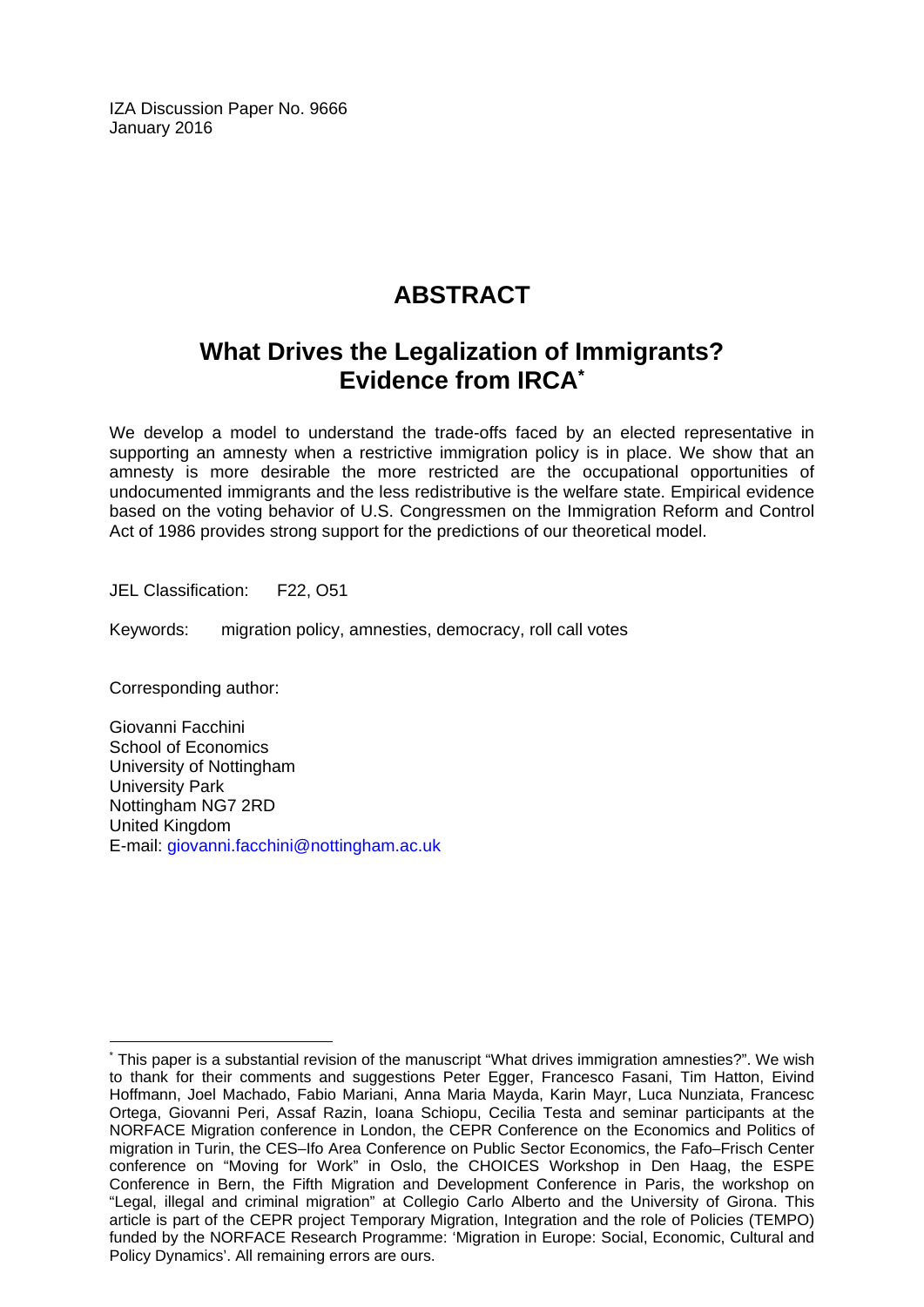*"The 855-page Senate bill... contains a path to citizenship. Proponents avoid calling it amnesty, even as they tout the moral imperative of bringing 11 million people out of the shadows. Opponents wield the word as a weapon, decrying amnesty as a free pass to lawbreakers..."* Cindy Chang  $(2013)^1$ 

#### **1 Introduction**

Growing migration pressures in the presence of restrictive immigration policies have made illegal immigration widespread, and most rich destination countries harbor today large populations of undocumented foreigners.<sup>2</sup> Among host countries, the U.S. stands out as one the largest recipients of illegal immigrants (Dustmann and Frattini 2013), and recent estimates suggest that in 2012, 11 million individuals, or 3.5% of the total population, was made up by irregular migrants. The legal status of migrants clearly reflects the policy stance of the destination country, both in terms of the ex–ante controls introduced to discipline the flows, and the ex– post measures taken to grant legal status. In particular, amnesties have been the focus of much attention, and much controversy.

The purpose of this paper is to study the tradeoffs faced by a welfare minded politician in the decision to support the introduction of an immigration amnesty. To address this question, we develop a model in which immigration policy involves a minimum skill requirement, which cannot be perfectly enforced,<sup>3</sup> leading to the possible presence of illegal immigrants. To establish whether an amnesty is desirable, our analysis focuses on a novel cost–benefit calculus, involving a potential welfare gain arising from the new labor market opportunities available to legalized migrants, and a potential loss resulting from them gaining access to the welfare state. More specifically, in our model the labor market is characterized by imperfect skill matching between employers and employees, and by the presence of a formal sector, where only legal migrants can find employment, and of an informal one, to which illegal immigrants are restricted. As a result, some illegal workers who could have taken up a qualified job in the formal sector, are prevented from doing so, leading to a potential output loss. The role of the welfare state is captured by a simple redistributive mechanism consisting of a proportional tax levied on the formal sector and of a lump–sum benefit paid to all natives and legal migrants, whereas illegal immigrants are instead excluded from it.

<sup>&</sup>lt;sup>1</sup>LA Times May 12, 2013, available at http://articles.latimes.com/2013/may/12/local/la-me-amnesty-20130513.

<sup>2</sup>Throughout the paper we will use "irregular", "illegal" and "undocumented" immigrants as synonyms.

<sup>3</sup>This is of course only one of the many features of the migration policies in place in destination countries. We focus on it to simultaneously model the presence of legal and illegal immigrants. The same objective could be achieved by introducing a policy taking the form of a migration quota as in Facchini and Testa (2010). For a discussion see Section 2.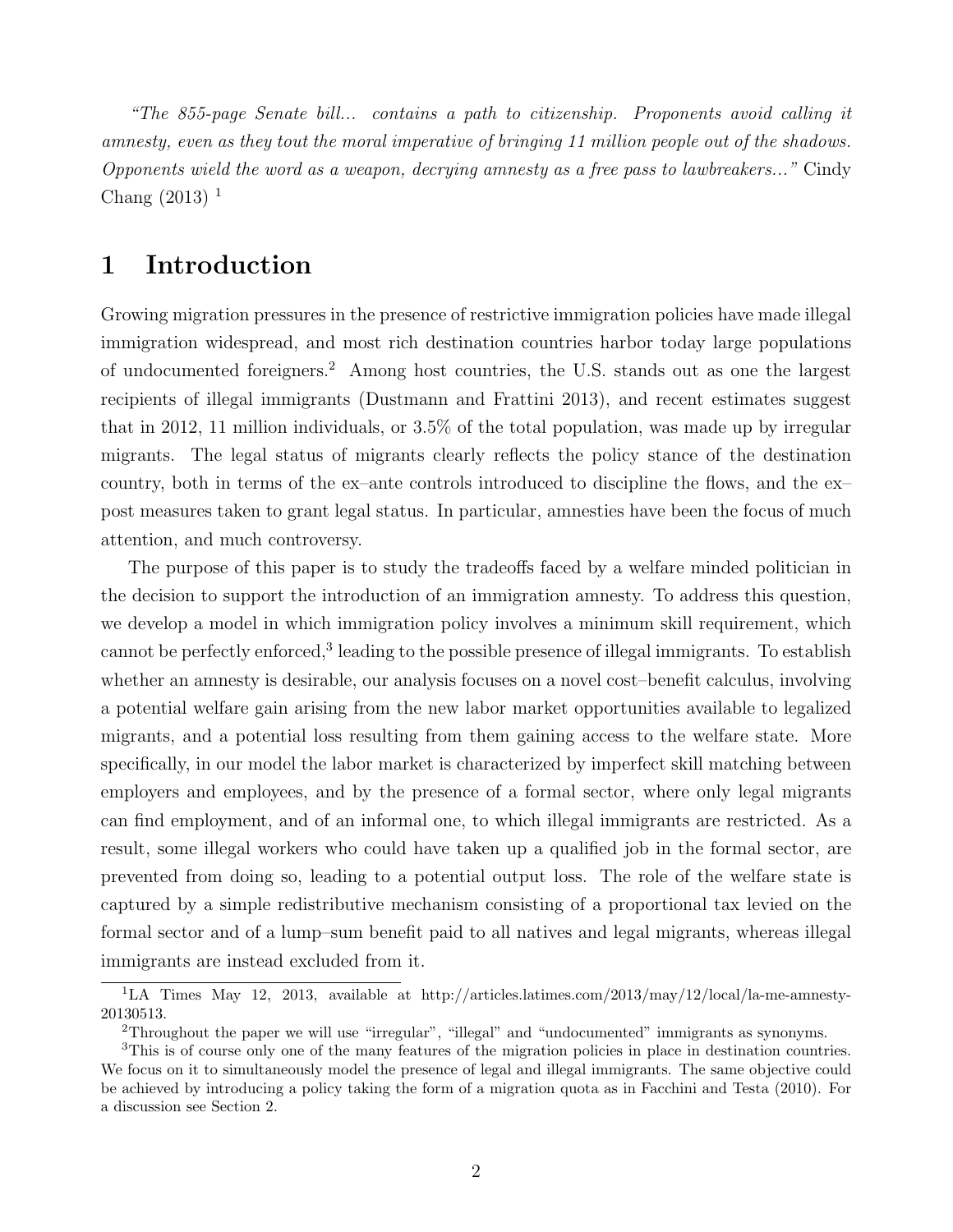We show that the incentives to support an amnesty are stronger, the greater is the improvement in the labor market opportunities available to legalized workers as a result of them gaining access to the formal sector. At the same time, a more redistributive welfare state makes an amnesty less desirable, as low-skilled legalized foreign workers will gain access to benefits.

In the second part of the paper, we empirically assess the predictions of our model. To this end, we study the determinants of the voting behavior of U.S. Representatives on the Immigration Reform and Control Act (IRCA H.R. 3810) of 1986. Voting on IRCA is an ideal testing ground for our theory for two reasons. First, the enactment of this bill resulted in one of the largest legalization programs ever undertaken in the Western world: 2,8 million individuals – or 1.2 percent of the total population of the country – became entitled to permanent residency, with long lasting consequences for the U.S. economy and for the political debate around immigration reform. Second, the data at our disposal are unique as we can match the voting behavior of elected congressmen to a wealth of constituency level characteristics. This allows us to construct detailed measures of the labor market mismatch of illegal immigrants before the legalization took place – based on the degree of over-education of immigrants in each two digit occupation – and of the local fiscal exposure to immigration – based on the fact that some high immigration districts are characterized by high levels of local tax payments, while others are not. Our empirical analysis shows that the drivers identified in the theoretical framework play a key role. In particular, our preferred specification indicates that a 10 percentage points increase (about 60% of a standard deviation) in the labor market mismatch suffered by illegal immigrants is correlated with a 3.7 percentage points (or about 6.3% at the sample mean) increase in the probability of supporting IRCA. Furthermore, representatives of districts characterized by high local exposure to the fiscal effects of a legalization (7% of all districts) are 29 percentage points (58% at the sample mean) less likely to support it than representatives of districts characterized by a low fiscal exposure.

Besides the factors highlighted in our theoretical model, the existing literature has emphasized the role played by several drivers that might influence a representative's voting behavior on immigration reform. Thus, to assess the robustness of our findings, we explore the role played by several additional individual–level and constituency level characteristics. While we find that several of these factors do matter, our main results are unaffected. The same holds true when we use alternative econometric specifications, and account for the possibility of sample selection. Our results confirm that the expected impact of labor market mismatch and of the generosity of the welfare state are robust drivers of support for IRCA.

This paper contributes to the small but growing literature on immigration amnesties. Chau (2001) shows that legalizing undocumented workers can be part of an optimal migration policy package – together with internal and border controls – when there is a time inconsistency problem because the government cannot commit to implement the ex-ante optimal frequency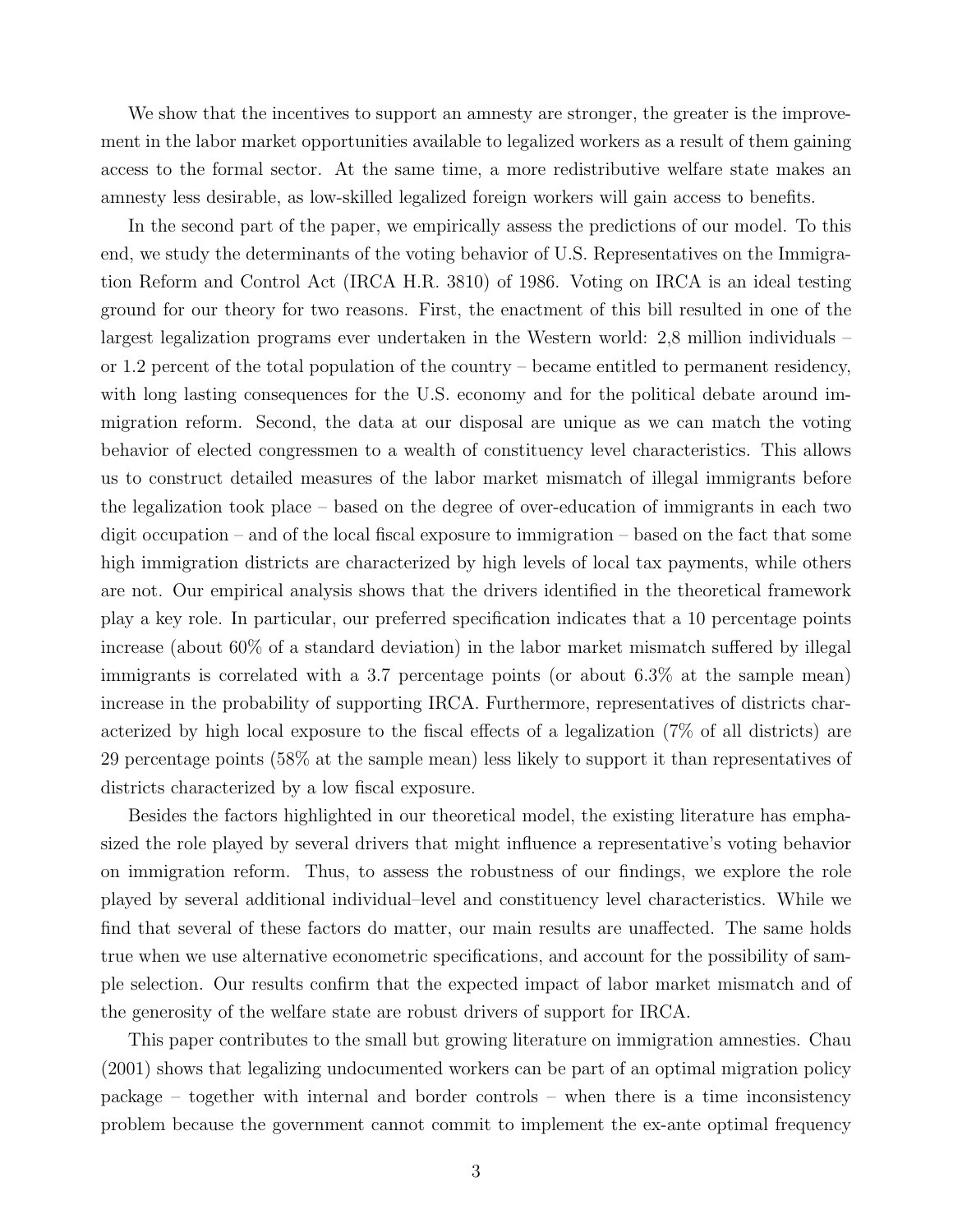of internal controls. Importantly, in her model all workers share the same skill level and all immigrants are ex–ante undocumented. They can become legal only as a result of an amnesty.

Karlson and Katz (2003) develop a model of illegal immigration focusing instead on the role of amnesties as a tool for governments to induce immigrants to self–select based on ability. In particular, they emphasize that a legalization will offer skilled workers better labor market opportunities. As a result, the latter might be enticed to migrate even as illegals, in the hope that an ex–post legalization will improve their income opportunities.<sup>4</sup> Differently from Chau (2001) and Karlson and Katz (2003), besides considering heterogeneous workers and firms, we allow for the co–existence of legal and illegal immigrants.<sup>5</sup>

Epstein and Weiss (2011) also study the desirability of legalization programs. In their setting, immigrants can only enter the country illegally, and can become legal as the result of an amnesty. Immigration is always costly from the destination country's point of view, and the cost depends only on the total number of immigrants, and not on their skill level. Moreover, migrants earn the same wages irrespective of their status. Empirical evidence has instead pointed out that the wages of legalized migrants do improve following an amnesty, and so do wage growth and return to skill (Borjas and Tienda 1993, Kossoudji and Cobb-Clark 2002, Kaushal 2006 and Amuedo-Dorantes, Bansak, and Raphael 2007). This is likely due to an increase in the geographical and occupational mobility of legalized migrants and in the quality of their job matches (Amuedo-Dorantes and Bansak 2011 and Steigleder and Sparber 2015). More generally, the skill level of the illegal migrant population is likely to be an important determinant of the welfare consequences of a legalization program, and modeling this lies at the center of our analysis.<sup>6</sup>

The remainder of the paper is organized as follows. Section 2 introduces the basic setup, whereas section 3 establishes the conditions for the desirability of an amnesty. Section 4 outlines the debate around the introduction of IRCA, and Section 5 describes the data we use. Section 6 develops our empirical analysis. Section 7 assesses the robustness of our results and section 8 concludes.

#### **2 The model**

To analyze the drivers of support for immigration amnesties, we consider a simple model with a polity featuring *D* districts/constituencies. In the representative district, domestic production factors and foreign workers are combined to produce a single good. They are assumed to be complements, and are both required for positive output levels to be generated. As a result, the

<sup>4</sup>See Docquier and Rapoport (2012) for a recent survey on the economics of skilled migration.

<sup>5</sup>For a political economy model of immigration amnesties, see also Chau (2003).

<sup>&</sup>lt;sup>6</sup>For a quantitative assessment of the effect of an amnesty in the United States, see Machado (2013).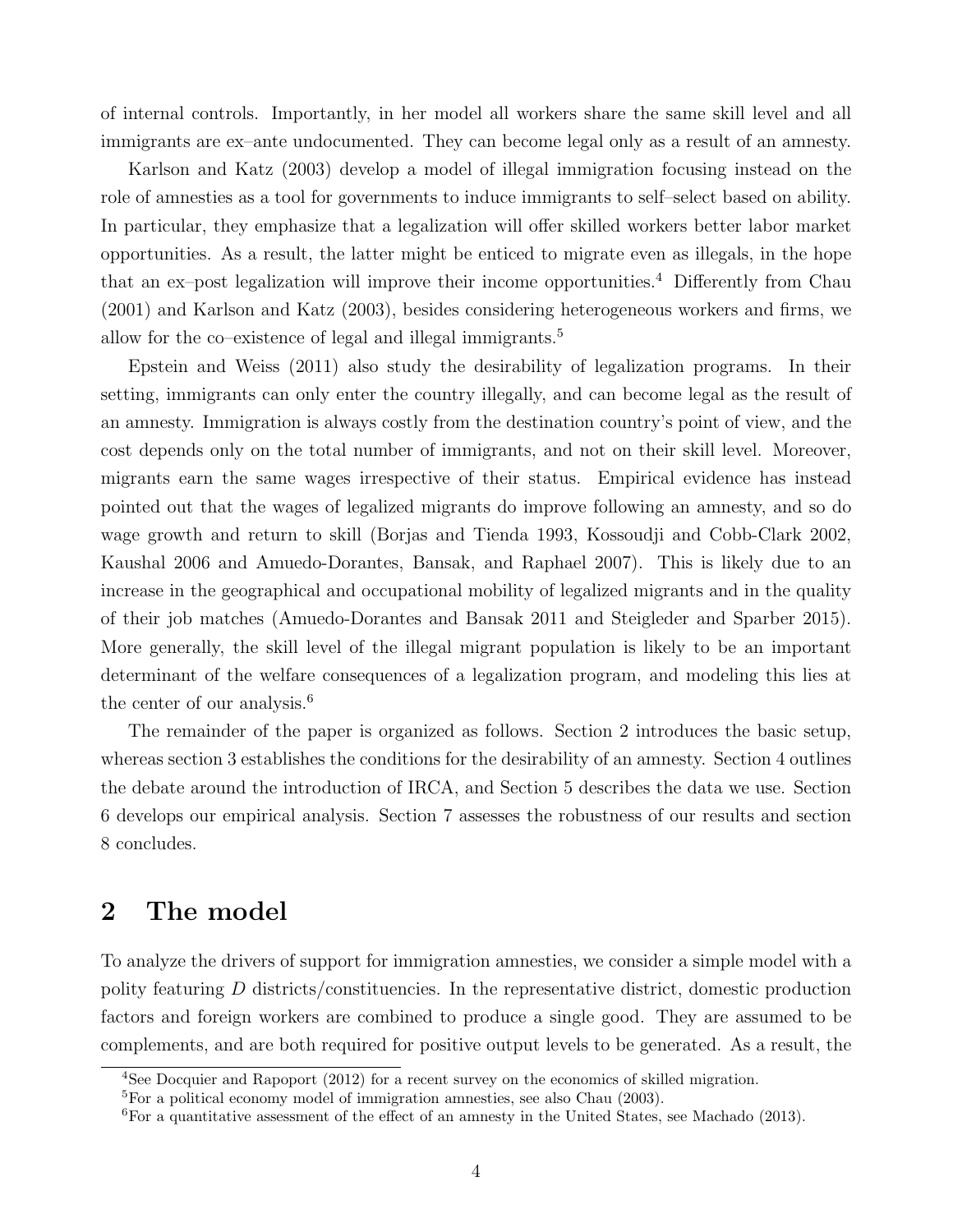presence of migrants in the labor market is necessarily beneficial, generating the "gains from migration" that have been emphasized in the literature (Berry and Soligo 1969, Borjas 1995).<sup>7</sup> Yet, the presence of a redistributive welfare state implies that these gains must be traded off against the welfare losses induced by the leakage of benefits to migrants (Razin, Sadka, and Swagel 2002, and Facchini, Razin, and Willmann 2004).

For simplicity, we will think of the domestic factor owners as entrepreneurs.<sup>8</sup> There are  $\mathscr I$ potentially active firms in the constituency, each one of them indexed by *i*, with *i* distributed according to the density function  $n(i)$  on the interval [0, 1]. Firms can be ranked according to their skill intensity and a higher value of *i* indicates a higher skill requirement, with 1 being the most skill-intensive firm. The mass of the domestic population is given by *N*, where  $\mathscr{I} \geq N$ .

Potential immigrants differ in their ability, and are indexed by *j*, with *j* distributed according to the density function  $m(j)$  on the interval [0, 1], with 1 being the highest skill level. To capture in a simple fashion labor market imperfections, we use a random matching framework whereby individual abilities and a vacancy's skill requirement are not necessarily perfectly combined and consequently some highly qualified workers might end up in low-skill jobs, some others may be unemployed, and/or some firms might not be able to find suitable members of staff. Formally, if a migrant is employed, a match of value  $v(i, j)$  is created and shared between natives and migrants, where

$$
v(i,j) = \begin{cases} [1 - (j - i)]v(j) & \text{if } j \ge i \\ 0 & \text{if } j < i. \end{cases}
$$
 (1)

Note that since higher values of *j* characterize more skilled individuals, it is reasonable to assume that  $v(j)$  increases with j. This is illustrated in the left panel of Figure 1. At the same time, equation 1 implies that the value of the match for worker *j* is maximized if he occupies a vacancy offered by a firm of type *j*. Furthermore, this value is zero if a migrant of skill level *j* ends up in a job *i* for which he is under-qualified (i.e.  $j < i$ ) and finally, if a migrant of skill *j* obtains a job for which he is over–qualified (i.e.  $j > i$ ), then the value of the match is still positive, but smaller than the one that could be achieved if  $i = j$ . The behavior of  $v(i, j)$  as a function of the firm's skill intensity *i* is illustrated in the right panel of Figure 1.<sup>9</sup> Consider an individual with a skill level  $j > 0$ . If he is matched with a firm with skill intensity  $i = 0$ , the

<sup>7</sup>Modeling the presence of substitutability between migrants and natives would complicate the model, without affecting our analysis since the decision to support or not an amnesty is determined by the constituency's aggregate welfare.

<sup>8</sup>We have chosen this terminology for expositional convenience, but we could as well think of domestic factor owners simply as workers whose skills are combined in a firm with those of the migrants to produce output, and our results would not be affected.

<sup>&</sup>lt;sup>9</sup>Note though that our assumptions on  $v(i, j)$  do not rule out the possibility that the value created by a highly skilled individual, if he is matched to a low–skill job, is higher than the value created by a low–skill individual for whom that job represents the ideal match. Formally, this means that  $v(j, j + 1) \geq v(j, j)$ .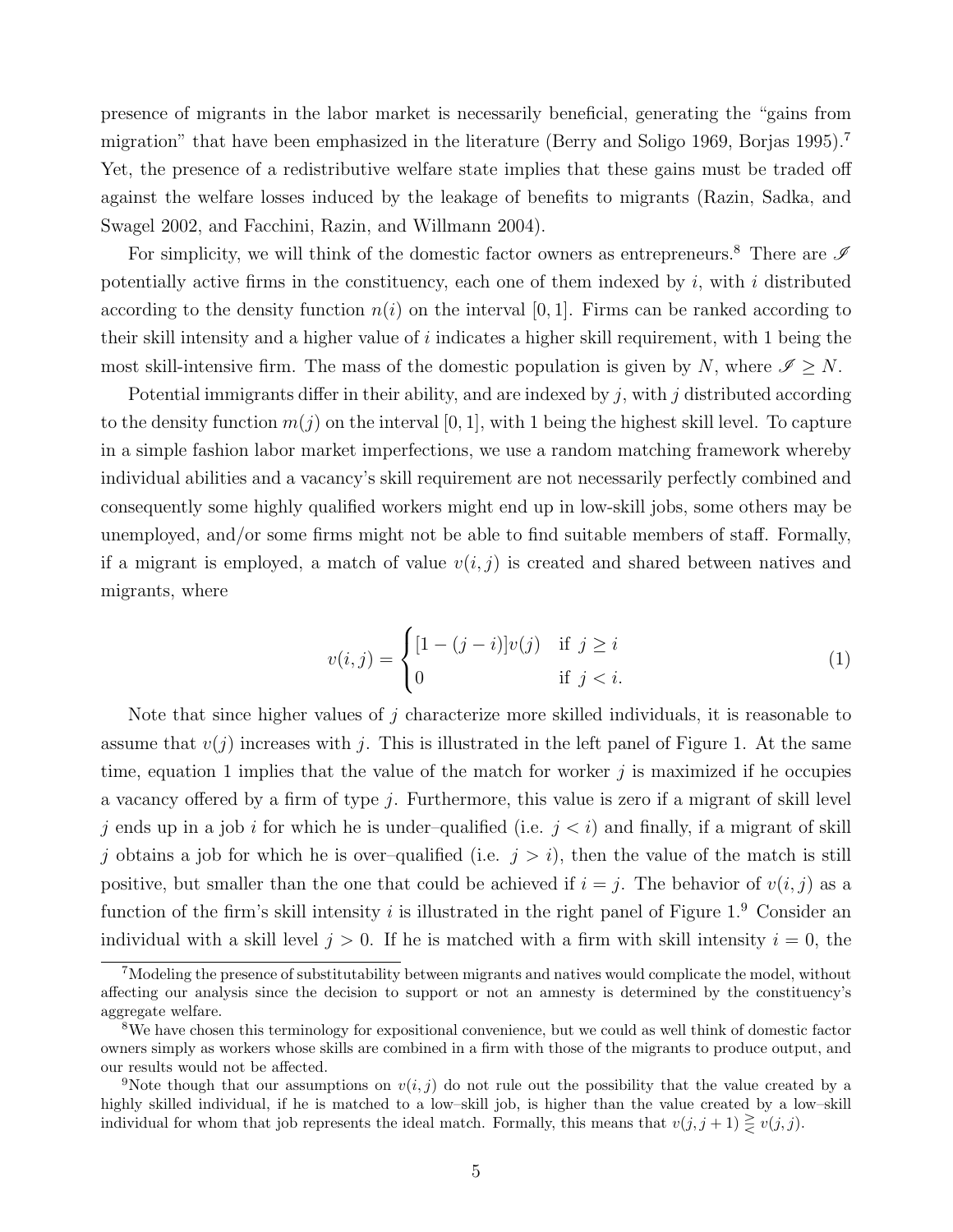

Figure 1: The value of a match

value of the match is given by  $(1 - j)v(j)$ . If he is instead matched with a firm of skill intensity 0 <  $i$  ≤  $j$ , the match's value is given by  $[1 - (j - i)]v(j)$ . Finally, if he is matched with a firm of skill intensity  $i > j$ , no value is created, i.e.  $v(i, j) = 0$ . The probability that individual j is matched to vacancy *i* is described by the joint density function  $f(i, j)$ .

The status quo migration policy – common to all constituencies – involves a minimum skill requirement *j ∗* for legal migrants, which cannot be perfectly enforced. The result is that illegal immigration will emerge if the policy is always binding, i.e. if there are always more migrants willing to enter than those accepted as legals. We will assume this to be the case throughout our analysis.<sup>10</sup> Note that modeling the migration policy as a minimum skill requirement enables us to capture an important difference between legal and illegal migrants, i.e. the fact that the former are – on average – more skilled than the latter (see for instance Passel 2005 and Hanson 2007). Furthermore, skill selective immigration policies are becoming increasingly widespread among many important destination countries, as documented by Boeri et al. (2012).

A formal and an informal sector coexist in the economy, and we assume that on average the former requires a more highly skilled labor force than the latter. This is consistent with the evidence reported by Schneider (2011), who documents that the shadow economy is particularly large in unskilled labor intensive industries such as construction, wholesale and retail trade and hotels and restaurants. We model the different factor requirements of the two sectors by assuming that firms with skill intensity above a given threshold  $\tilde{i}$  represent the formal economy, whereas firms with skill intensity below  $\tilde{i}$  constitute the informal economy. Importantly, while legal migrants can work in both sectors, illegal immigrants do not enjoy the same employment opportunities, and can work only in the informal sector. $11$ 

 $\frac{10}{10}$ See Mayda (2010) for evidence that migration policies in many destination countries are likely to be binding.

<sup>&</sup>lt;sup>11</sup>Notice that our results would not be affected if we allowed the two sectors to partially overlap in terms of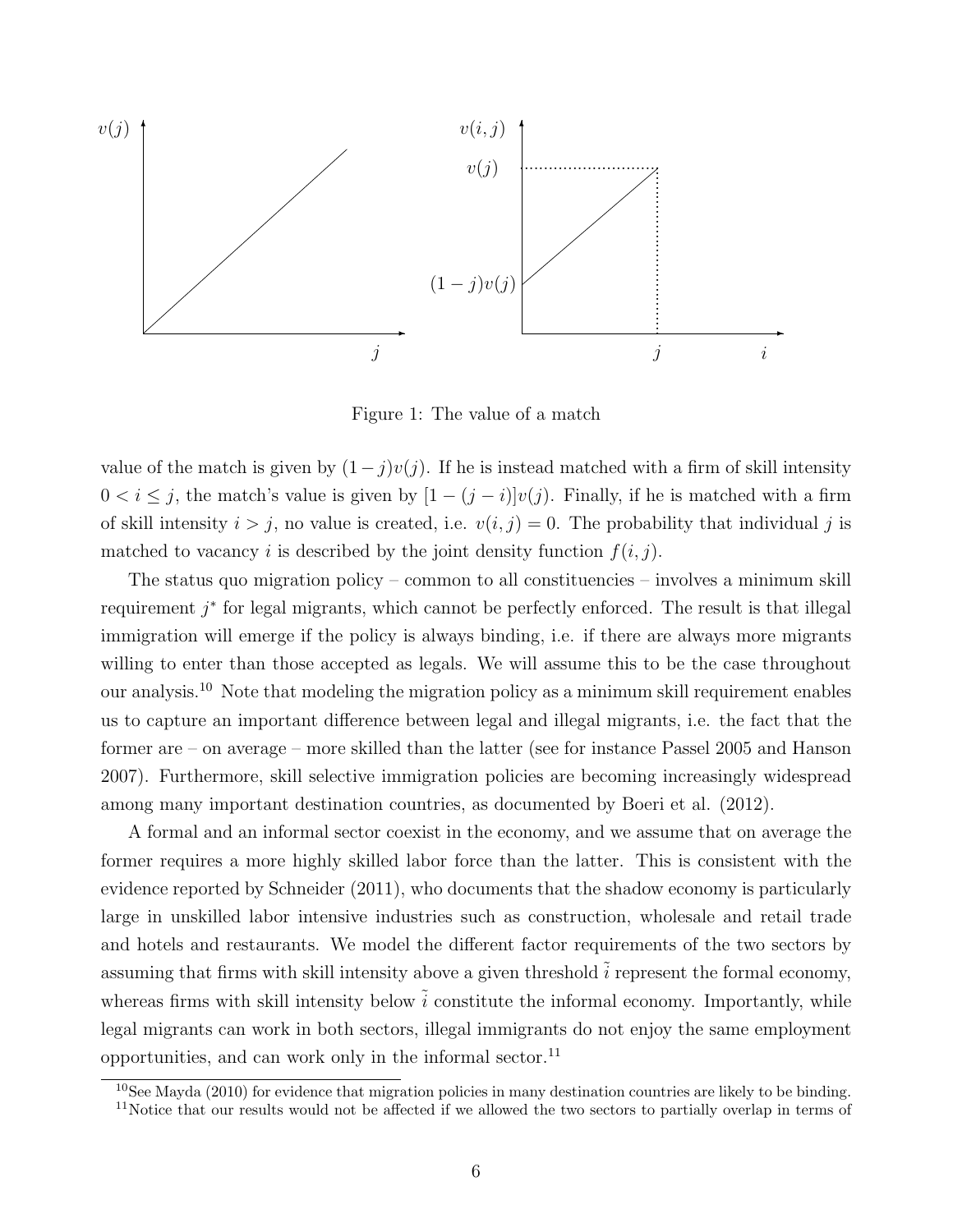The number of legal migrants, i.e. those whose skill level is above the threshold *j ∗* , is given by  $M(j^*, 1) = \int_{j^*}^1 m(j)dj$ , whereas the number of illegal immigrants is given by  $M(j^{ill}, j^*) =$ ∫ *j ∗*  $f_j^{j^*}$  *m*(*j*)*dj*, where *j*<sup>*ill*</sup> is the exogenously given skill level of the least qualified migrant worker entering the country illegally. If legal migrants are employed in the formal sector, they generate a total expected income denoted by

$$
V(j^*, 1; \tilde{i}, 1) = \int_{j^*}^1 \int_{\tilde{i}}^1 v(i, j) f(i, j) di dj
$$
 (2)

whereas if they end up in the informal sector, they generate a total expected income given by

$$
V(j^*, 1; 0, \tilde{i}) = \int_{j^*}^1 \int_0^{\tilde{i}} v(i, j) f(i, j) di d\tilde{j}.
$$
 (3)

Illegal migrants can work only in the informal sector, i.e. for every illegal migrant *j*, with  $j < j^*$ ,  $v(i, j) = 0$  if  $i > \tilde{i}$ . They generate an expected income given by

$$
V(j^{ill}, j^*; 0, \tilde{i}) = \int_{j^{ill}}^{j^*} \int_0^{\tilde{i}} v(i, j) f(i, j) didj \tag{4}
$$

Our assumption that immigration policy is always binding results in  $j^{ill} < j^*$ , i.e. illegal immigration always takes place. Moreover, to make the problem interesting, we impose that  $j^{ill} < \tilde{i} < j^*$ , i.e. that at least some illegal migrants are sufficiently skilled that in the absence of restrictions to their employment opportunities, they could be employed in the formal sector.<sup>12</sup> The top portion of Figure 2 illustrates the status of migrants according to their skill level, whereas the bottom one shows the breakdown of firms between those active in the formal and those active in the informal sector, depending on their skill intensity. Natives and migrants share the expected value of a match. Let  $\alpha$  and  $\beta$  be respectively the fractions which are appropriated by each firm's owner in the formal and in the informal sectors, with  $\beta \geq \alpha$  to capture the idea that the bargaining power of firms' owners is likely to be larger in the informal rather than in the formal sector.

The district is characterized by the presence of a redistributive welfare system, which has important implications for the desirability of an immigration amnesty (Razin, Sadka, and Swagel 2002). We assume that redistribution takes place by means of an exogenously given proportional income tax *τ* and a lump-sum transfer *b*, which adjusts in order to keep the budget balanced. All natives and legal immigrants in the formal sector contribute to the welfare system, whereas both natives and migrants active in the informal sector do not. All natives and

skill intensity, as long as illegal immigrants continue to be restricted in their labor market opportunities.

<sup>&</sup>lt;sup>12</sup>This assumption is in line with the evidence reported in Kossoudii and Cobb–Clark (2002) indicating that the wages of legalized migrants increase as a result of the legalization.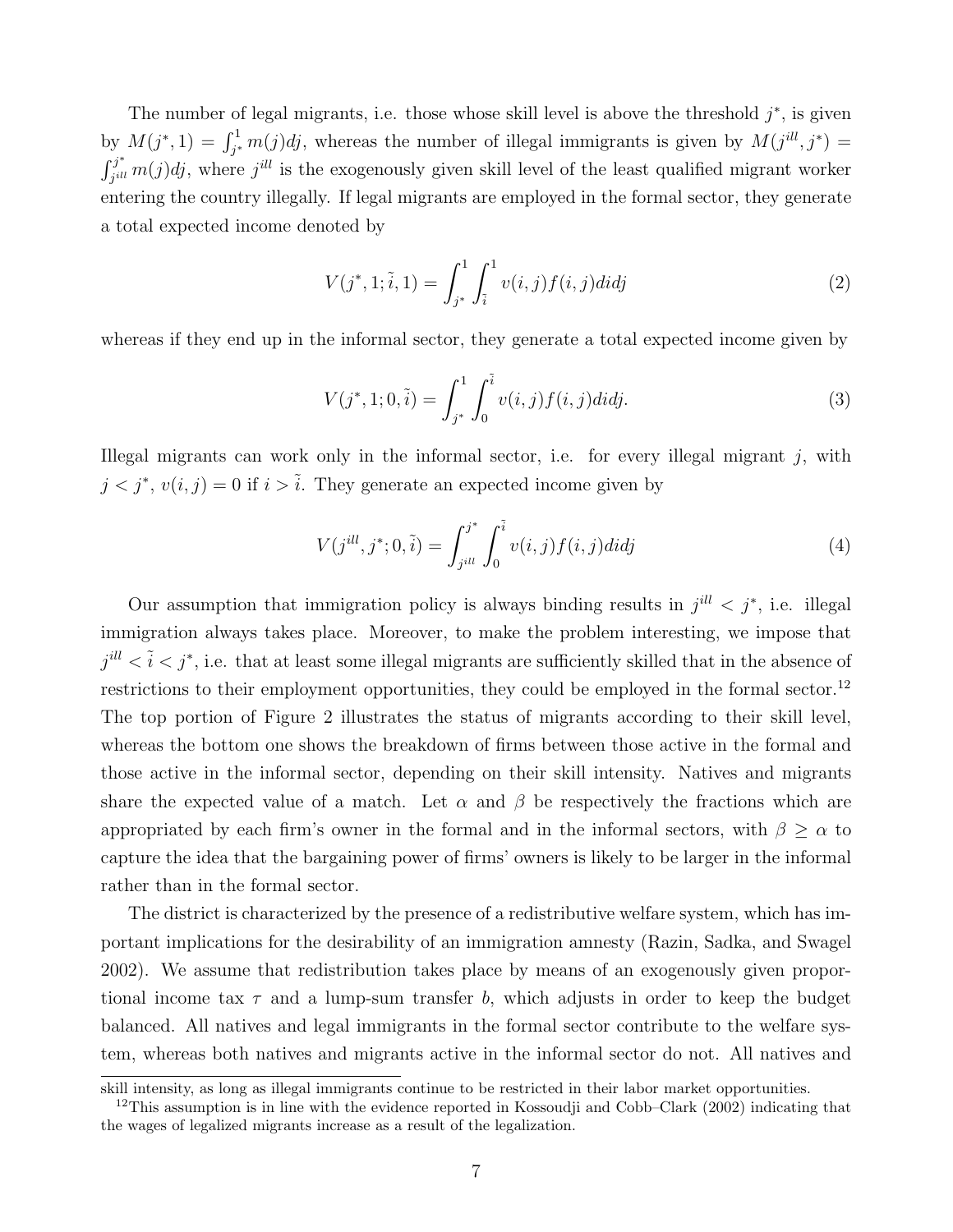

Figure 2: The distribution of migrants *j* and firms *i*

legal migrants are entitled to receive the welfare state benefits, whereas illegal migrants are not.<sup>13</sup> The constituency's budget is thus given by

$$
\tau V(j^*, 1; \tilde{i}, 1) = b \left[ N + M(j^*, 1) \right] \tag{5}
$$

To capture the existence of a fiscal leakage from the natives to the legal immigrants (Razin, Sadka, and Swagel 2002), we assume that the average taxable income of the natives is higher than the average taxable income of the legal immigrants. The former is given by

$$
Y^N = \alpha \frac{V(j^*, 1; \tilde{i}, 1)}{N} \tag{6}
$$

whereas the latter is captured by

$$
Y^{M} = (1 - \alpha) \frac{V(j^*, 1; \tilde{i}, 1)}{M(j^*, 1)}
$$
\n(7)

The condition for the presence of a fiscal leakage can then be rewritten as

$$
\frac{\alpha}{1-\alpha} > \frac{N}{M(j^*,1)}\tag{8}
$$

for any possible  $j^*$ . Note that this assumption implies that on average natives will be net contributors to the welfare state, whereas legal immigrants will be on average net receivers. At the same time, it might well be that some migrants are net contributors and some natives end up on the receiving end of the welfare state.

<sup>&</sup>lt;sup>13</sup>Of course these are simplifying assumptions, but they capture the stylized facts that the informal sector is often characterized by widespread tax evasion and legal and illegal migrants differ in their net position towards the welfare state. See Camarota (2004).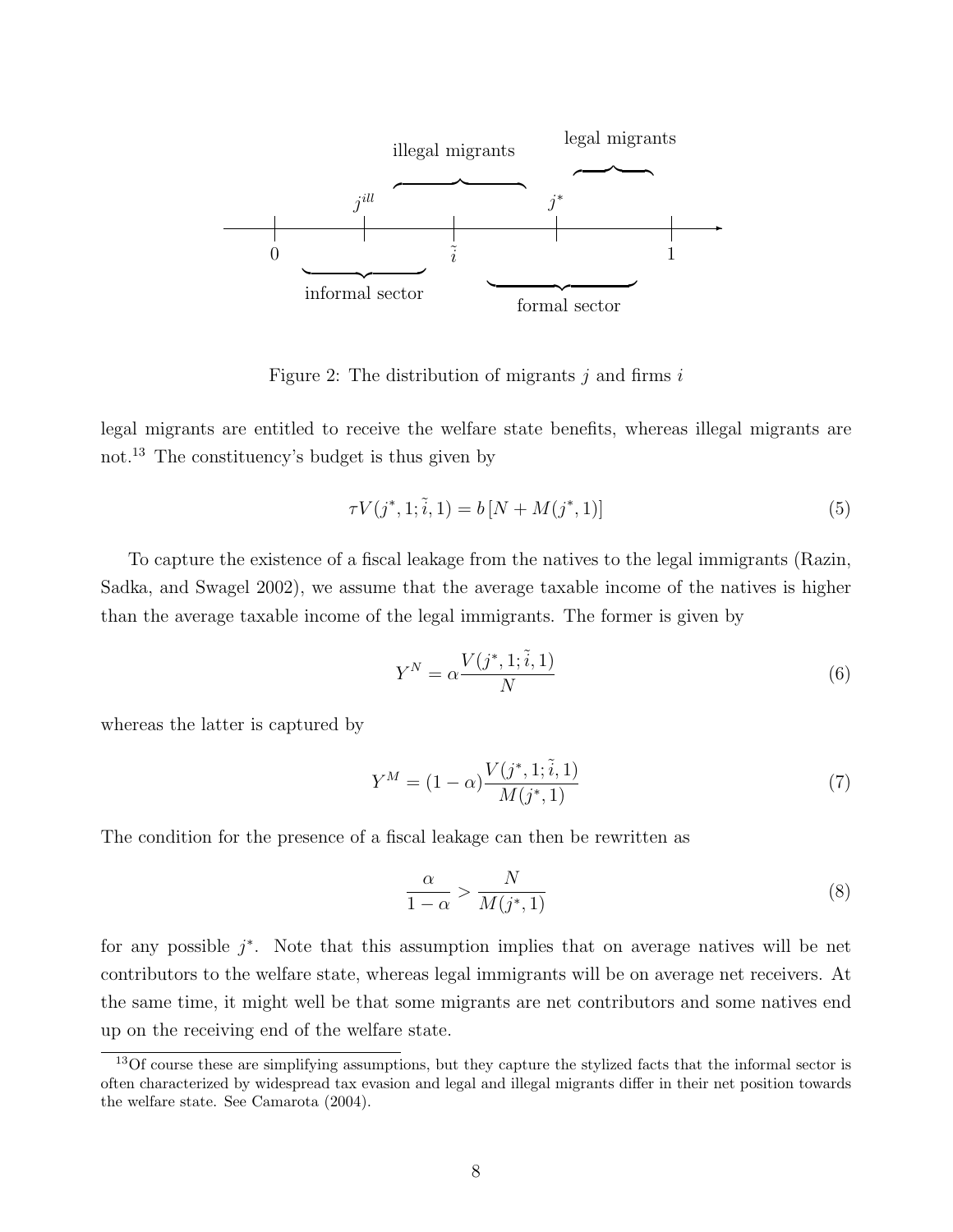#### **3 When is a legalization desirable?**

In this section we determine the conditions under which a legalization program is desirable from the point of view of a policy maker who maximizes the aggregate welfare of the natives in her constituency.<sup>14</sup> If an amnesty is introduced, it involves all illegal immigrants,  $15$  and will have the following effects. First, legalized migrants will have access to the full set of occupations, i.e. those in the formal and those in the informal sector. At the same time, they will receive benefits from the welfare state, but they will contribute to it only if they work in the formal sector. In other words, legalized migrants share the same rights and obligations as the natives.

The welfare of the constituency is denoted by  $w^z$ , with  $z \in \{A, NA\}$ , where A stands for amnesty and NA for the lack of it. If no legalization is implemented, at the status quo policy *j <sup>∗</sup>* we have

$$
w^{NA}(j^*) = \alpha(1-\tau)V(j^*, 1; \tilde{i}, 1) + \beta V(j^{ill}, 1; 0, \tilde{i}) + b^{NA}N
$$
\n(9)

with  $b^{NA} = b$  determined from equation 5. Thus, welfare depends on the net income accruing to the natives from the employment of legal migrants in the formal sector (first term on the right hand side), in the informal sector (second term) and on the lump-sum fiscal transfer received by the natives (third term). If an amnesty is introduced we have instead

$$
w^{A} = \alpha (1 - \tau) V(j^{ill}, 1; \tilde{i}, 1) + \beta V(j^{ill}, 1; 0, \tilde{i}) + b^{A} N \tag{10}
$$

with

$$
b^{A} = \frac{\tau V(j^{ill}, 1; \tilde{i}, 1)}{N + M(j^{ill}, 1)}.
$$
\n(11)

Note that when a legalization is implemented (see equation 10) all migrants present in the constituency can be employed in the formal sector (first term in equation 10), but some of them will still end up in the informal one (second term in equation 10). Moreover,  $b^A < b^{NA}$ because all immigrants working in the formal sector are fully engaged in the welfare state and their taxable income is on average lower than that of natives. We can then establish the following result:

**Proposition 1** *A legalization is more likely to be supported the bigger is the gain to aggregate income accruing to natives by allowing legalized workers access to a broader range of occupations, and the smaller is the size of the welfare state.*

 $14$ The process through which the aggregation of individual preferences takes place is obviously more complex, but welfare maximization is a useful theoretical benchmark. In our empirical analysis we take that into account, for example, by exploring the role played by pressure groups.

<sup>&</sup>lt;sup>15</sup>We do not consider selective amnesties, as this would complicate the analysis, without changing the main determinants of the introduction of legalization programs. Moreover, the conditions we uncover for the desirability of general amnesties are more stringent than those which would apply to the implementation of selective measures.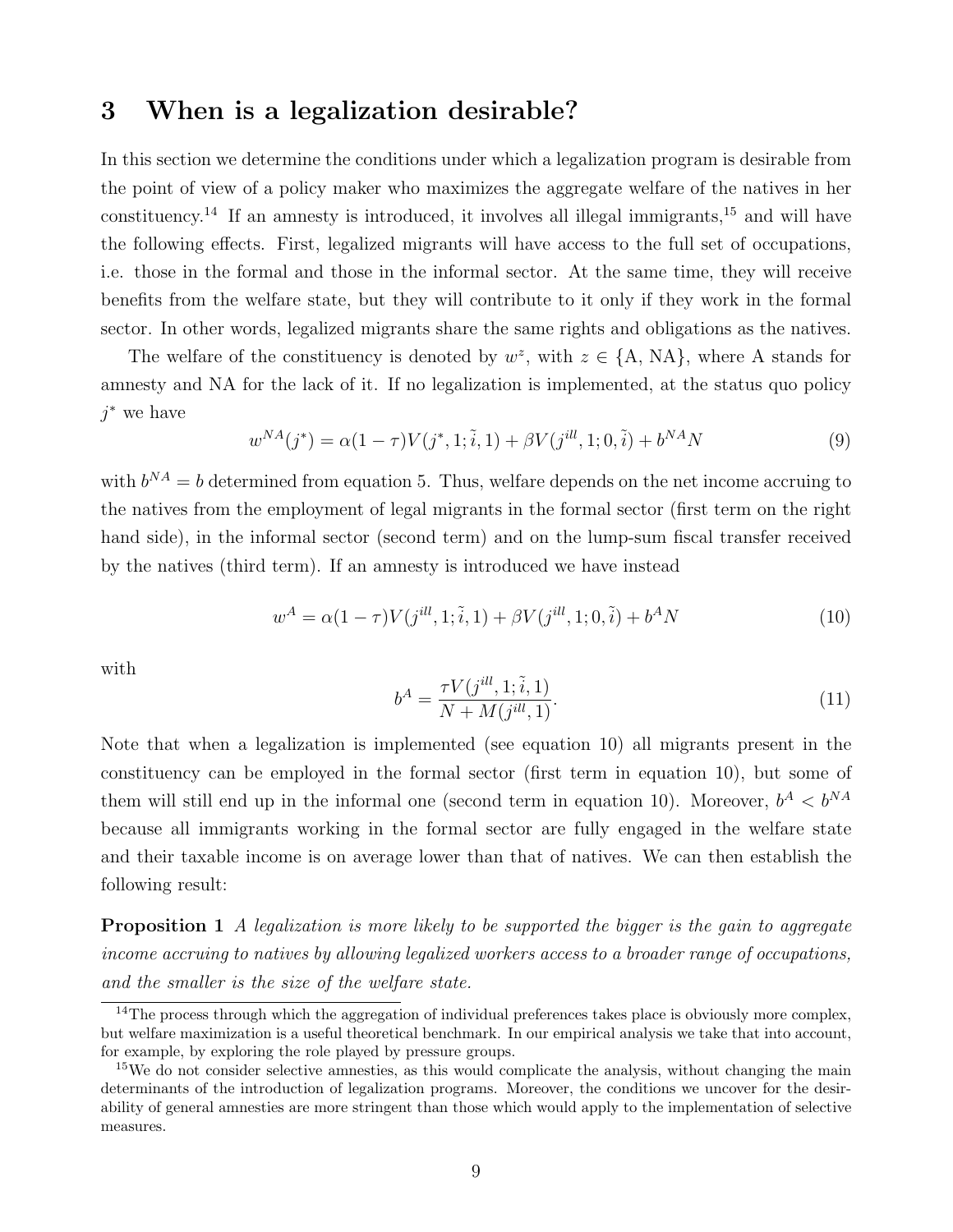**Proof.** Subtracting equation 9 from equation 10 we obtain the following expression, which captures the incentives faced by the policy maker to support an amnesty:

$$
w^{A} - w^{NA} = \alpha V(j^{ill}, j^{*}; \tilde{i}, 1) + [N(b^{A} - b^{NA}) - \alpha \tau V(j^{ill}, j^{*}; \tilde{i}, 1)].
$$
\n(12)

The first term captures the labor market matching channel: the bigger is  $V(j^{ill}, j^*, \tilde{i}, 1)$ , the more likely it is that an amnesty will be supported. The second term, which is negative, denotes the effect of the welfare state on the desirability of an amnesty. Furthermore, note that

$$
\frac{\partial [w^A - w^{NA}]}{\partial \tau} = -N \left[ \frac{V(j^*, 1; \tilde{i}, 1)}{N + M(j^*, 1)} - \frac{V(j^{ill}, 1; \tilde{i}, 1)}{N + M(j^{ill}, 1)} \right] - \alpha V(j^{ill}, j^*; \tilde{i}, 1) < 0. \tag{13}
$$

In other words, a more redistributive welfare state will make an amnesty less desirable, as it increases the welfare leakage to the migrants.

Summing up, our theoretical model indicates that the incentives to legalize are stronger the bigger is the gain to expected aggregate income brought about by granting legalized workers access to all the available employment opportunities. In addition, a more redistributive welfare state makes an amnesty less desirable, as it entitles lower–skilled legalized foreign workers to benefits. In the remainder of the paper, we investigate the empirical relevance of the labor market and welfare state channels in explaining the incentives to support a legalization program.

#### **4 IRCA**

To assess the implications of our theoretical model, we study the determinants of the voting behavior of U.S. representatives on the Immigration Reform and Control Act (IRCA) of 1986. IRCA introduced the largest immigrant legalization in U.S. history, which enabled 2.8 million undocumented immigrants to gain permanent legal status.

To understand the context in which IRCA was introduced, we must bear in mind that U.S. immigration policy was fundamentally changed by the Immigration and Nationality Act of 1965, which abolished the national–origin quota system introduced in the Twenties. Instead, a quota of 170,000 was introduced for the Eastern hemisphere, with a cap of 20,000 admissions for each individual country. Moreover, a new quota for the Western hemisphere – which had been exempted under the old regime – was also devised, setting an overall limit of 120,000 admissions, but without an individual country cap. Following the first oil crisis and the ensuing stagflation, Congress introduced a series of restrictive immigration policy measures, ranging from provisions for employer sanctions to tackle the growing employment of undocumented immigrants, to the extension of the applicability of the 20,000 per-country cap to migrants from the Western hemisphere, a measure aimed at limiting immigration from Mexico (Facchini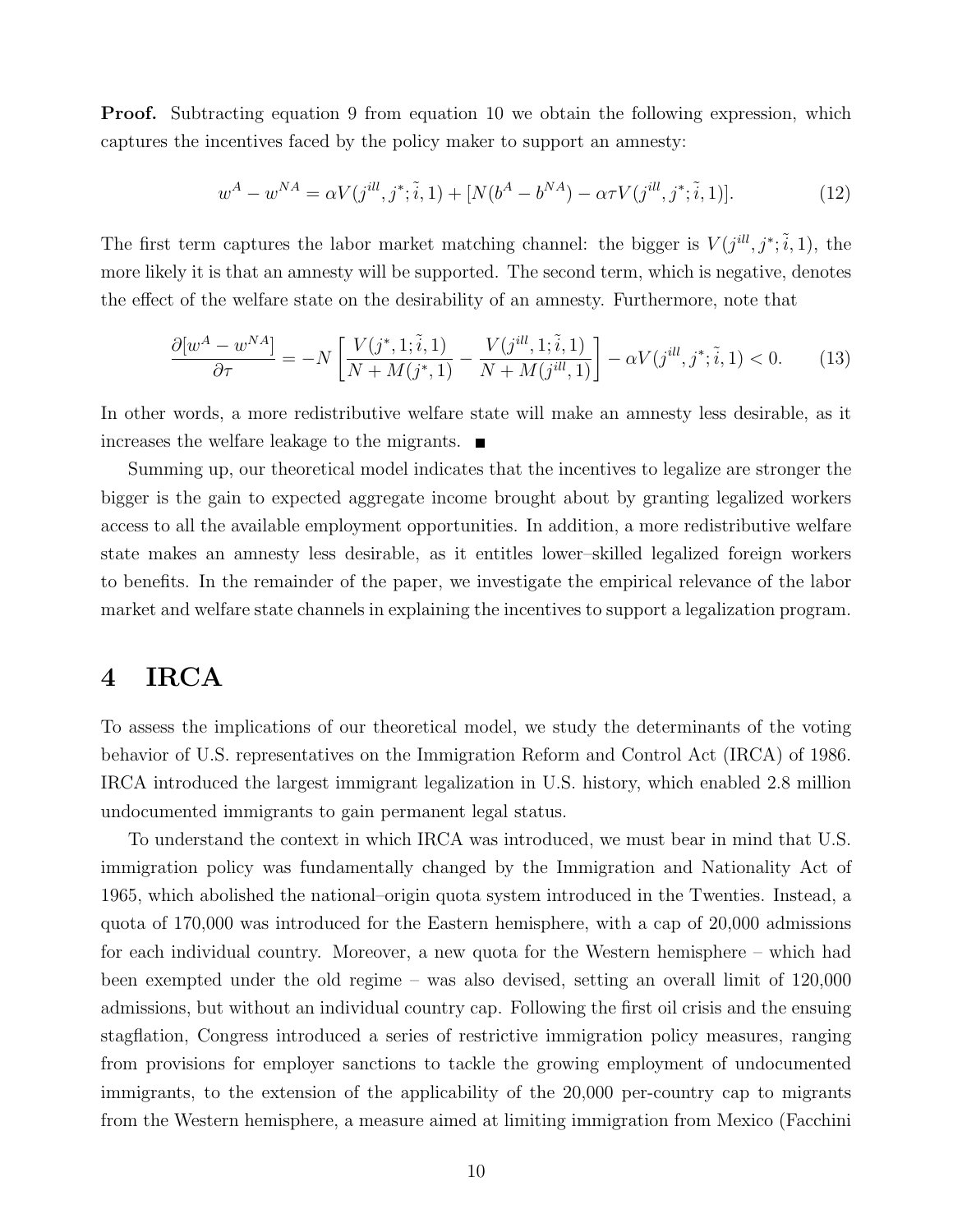and Steinhardt 2011 and Gimpel and Edwards 1999). In 1978 the two quotas were merged in an overall worldwide total of 290,000 permanent admissions, with a 20,000 limit for each individual country (Hatton 2015).

To respond to the increasing concerns about the growing size of the undocumented immigrant population, President Carter and Congress, pressed by Senator Kennedy and Representative Eilberg, set up the Select Commission on Immigration and Refugee Policy (SCIRP) (LeMay 2006), which started its activities in 1979, and reported its findings to President Reagan in 1981. SCIRP was established – along the lines of the Dillingham Commission seventy years earlier – as a special bipartisan committee in charge of studying ways of reforming American migration policy. The Commission's final report recommended tougher measures to address undocumented immigration, while at the same time, adopting a more open stance towards legal migrants. Furthermore it argued in favor of the introduction of a legalization program for the existing stock of undocumented immigrants, pointing out that this would be "consistent with American interests" and that "qualified aliens would be able to contribute more to U.S. society once they came into open" (Select Commission on Immigration and Refugee Policy 1981, p. 74).

After the publication of SCIRP's final report, the chairmen of the Senate and House Judiciary Subcommittees on Immigration, senator Alan Simpson and congressman Romano Mazzoli took the initiative to incorporate some of its recommendations in the *Simpson-Mazzoli bill* (*H.R. 1510* ), which was introduced in Congress in 1982. The first major provision of the bill was to make it illegal to knowingly hire or recruit undocumented immigrants, introducing also penalties for those employing illegal aliens. A second major component was the requirement for employers to attest their employees' immigration status. Last, but not least, it granted an amnesty to certain agricultural seasonal workers and immigrants who entered the U.S. before January 1, 1982 and had lived there continuously. The bill proposal was - from its initial introduction on the Senate floor in 1982 - very controversial, as the provision of sanctions for employers drew strong opposition from liberal democrats, business groups and Latino pressure groups. As a result, the measure was withdrawn. Further consideration to the bill was given during the subsequent Congress, but the measure was finally voted upon in the same form by the two chambers only in 1986, and was signed into law by President Reagan as the *Immigration Reform and Control Act* (*H.R. 3810, IRCA*).

The main difference with the original Simpson-Mazzoli bill was the addition of a temporary program for agricultural workers, which was requested by the agricultural lobby and strongly opposed by organized labor (Gimpel and Edwards 1999). As a result, IRCA included provisions for two large immigration amnesties: the Legally Authorized Workers (LAW) and the Special Agricultural Worker (SAW) programs. The LAW program was open to aliens who had resided continuously in the U.S. since at least January 1, 1982, and allowed more than 1.6 million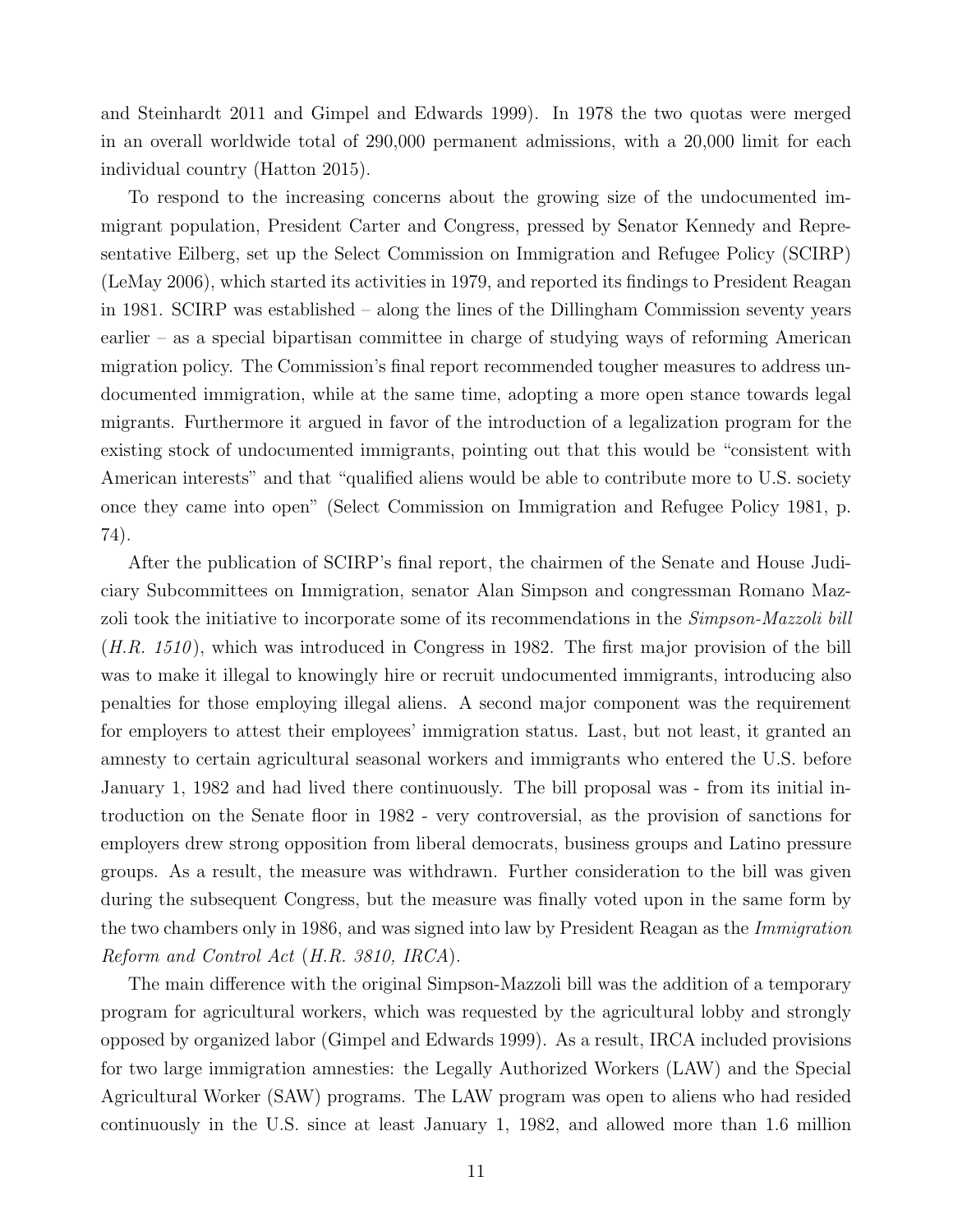immigrants to achieve legal status. The SAW program provided instead a pathway to legal status for undocumented aliens who worked in the agricultural sector for at least 90 days during the year ending May 1, 1986, and turned out to allow the legalization of over 1.2 million unauthorized immigrants. Several studies on the effects of these amnesties show that newly legalized immigrants saw, on average, increases in their wages, wage growth, and returns to skills (e.g., Borjas and Tienda 1993; Kossoudji and Cobb-Clark 2002; Amuedo-Dorantes, Bansak, and Raphael 2007) due to an increase in their geographical and occupational mobility, and to better labor market matches (Amuedo-Dorantes and Bansak 2011 and Steigleder and Sparber 2015).

#### **5 Data**

The construction of our dataset draws on a number of different sources.

We obtained information on individual representatives' voting behavior on IRCA from the VOTEVIEW project (http://voteview.ucsd.edu) of Poole and Rosenthal (1997), which also contains information on congressmen's name, party affiliation, state of residence, and congressional district. We rely instead on ICPSR Study number 7803 and the data base built by Swift et al. (2000) for information on representatives' age and gender. Our dependent variable is a dummy taking value 1 if the representative has voted in favor of IRCA and 0 otherwise.

The legal status has an impact on the set of labor market matches that are available to migrants (Amuedo-Dorantes and Bansak 2011). Our model suggests that an amnesty is more likely to be introduced the larger is the increase in output induced by the legalization. This depends on the quality of the initial job match of illegal immigrants, as measured by their degree of over-education. For this reason we construct, for each congressional district, indicators of undocumented immigrants' over–education based on data from the 1980 Census of Population, obtained from IPUMS. In particular, we consider the distribution of educational attainment of workers for each occupation, and classify as over–educated employees who have a level of education one standard deviation above the mode of natives in that occupation. We then use this measure to construct the district-level share of illegal workers that are over-educated.<sup>16</sup> Specifically, we proceed as follows. First, we transform the Census variable on educational qualification into years of education. Second, we compute for every two–digit occupation category<sup>17</sup> the mode of the number of years of education for native workers, and its standard deviation. Third, for all employees we construct a dummy variable taking value 1 if their level of education is one standard deviation above the mode of natives' education in their occupation and 0 otherwise. Fourth, we compute for each district separately for natives and illegal immigrants the mean value of the dummies defined above, which gives the district–level share

<sup>16</sup>For a discussion of this type of indices see Verdugo and Verdugo (1988) and Chevalier (2003).

<sup>17</sup>As a result, we consider a total of 82 occupations.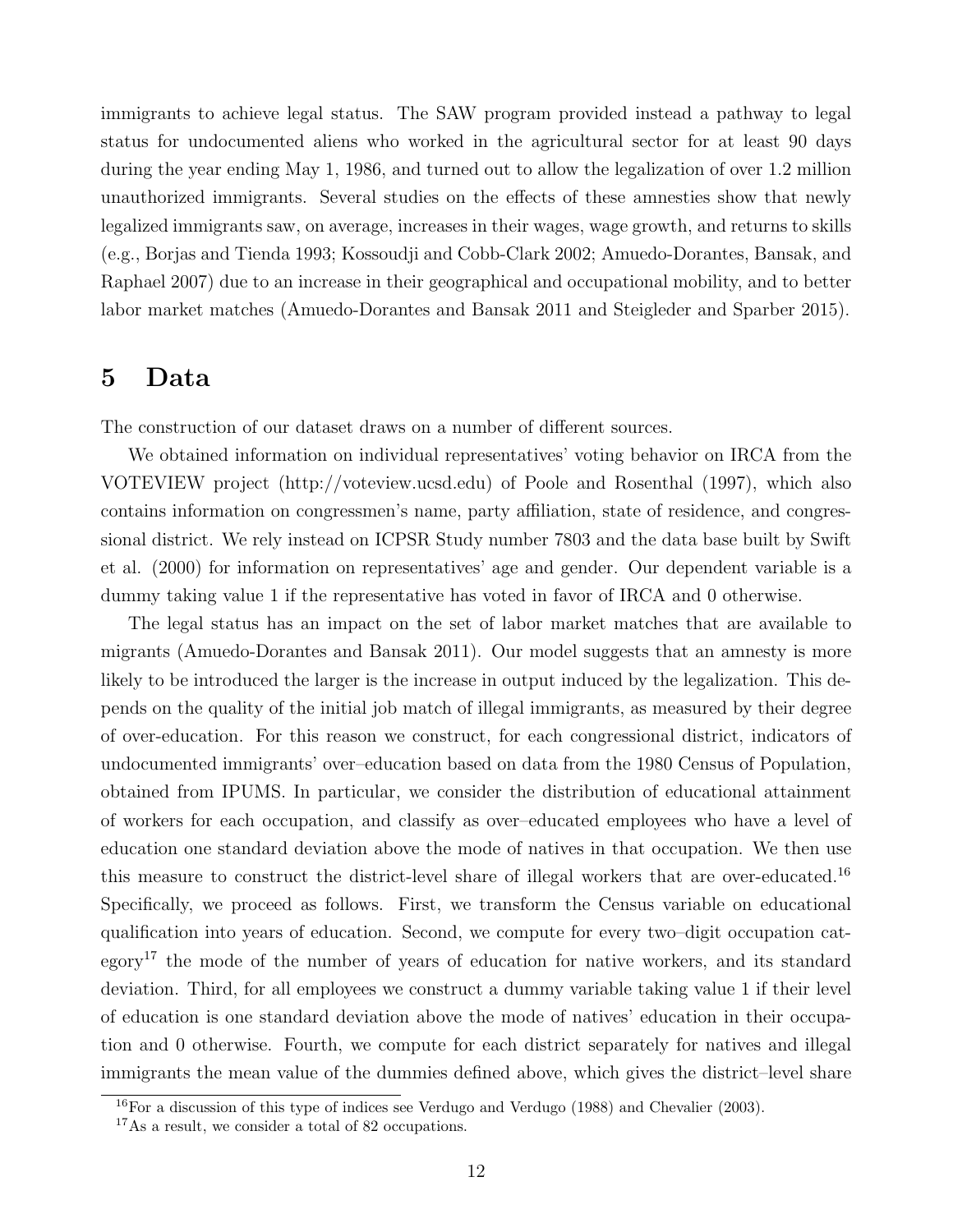of over–educated natives and illegal immigrants. A higher value of the over–education index for illegal immigrants suggests a worse allocation of immigrants' skills across occupations and therefore the possibility of larger output gains which make a legalization more likely to be implemented. The corresponding measure for natives captures the general level of skill mismatch prevailing in the local labor market. As a robustness check, we also compute the measure of over–education based on deviations from the median. Since standard sources do not report information on immigrants' legal status, we cannot directly observe the variable we are interested in. However, we know that between 70% and 80% of the participants in IRCA's legalization programs were from Mexico and about 8% from El Salvador (see Borjas and Tienda 1993 and Baker 2010). We therefore proxy the degree of over–education of illegal immigrants with the over–education of immigrants from Mexico and El Salvador.

Our model indicates also that, within a given constituency, a more redistributive welfare state makes an amnesty less desirable, as it increases the welfare leakage to undocumented migrants. To obtain a measure of the welfare leakage, we focus first on the tax burden on American households. The latter depends on the amount of both local (state and sub-state) and federal taxes. Legalization is more likely to be opposed in those areas with a relatively high level of local tax burden, and a significant number of undocumented immigrants. At the same time, the potential cost of legalization for the federal coffers is borne by residents of all districts, even those with virtually no undocumented immigrants. For these reasons, in our empirical analysis we capture the working of the welfare state channel in two complementary ways. First, we measure the local fiscal costs of a legalization with a dummy variable that identifies districts characterized by a high level of local tax payments, and by a high presence of undocumented immigrants. Specifically, from the Data Base on Historical Finances of Local Governments: "County Area Finances"<sup>18</sup> we calculate the per capita revenues of local governments<sup>19</sup> at the county level in 1982, and aggregate them up at the congressional district level.<sup>20</sup> We then define a dummy variable that identifies the districts above the 75th percentile of the distribution of per capita revenues of local governments. Similarly, we define a dummy variable that indicates the districts characterized by a share of Mexican and Salvadorian immigrants in the total population above the mean, or alternatively above the 75th percentile. We then combine this information in a "High local tax exposure" indicator, which takes a value equal to one if both of the previous indicators are equal to one, and zero otherwise.<sup>21</sup> Second, we capture a district's

<sup>18</sup>See Bureau of the Census (1982).

<sup>19</sup>Local governments comprise counties, municipalities, townships, special districts, and independent school districts.

<sup>&</sup>lt;sup>20</sup>In particular, we compute weighted averages based on the share of each county in the total population of the district. This applies also to counties split across more than one district. In this case a county's population is attributed to a particular district, assuming that the former is geographically uniformly distributed. For a similar approach see for instance Conconi, Facchini, and Zanardi (2012).

 $21$ For a similar procedure, see Hanson, Scheve, and Slaughter (2007).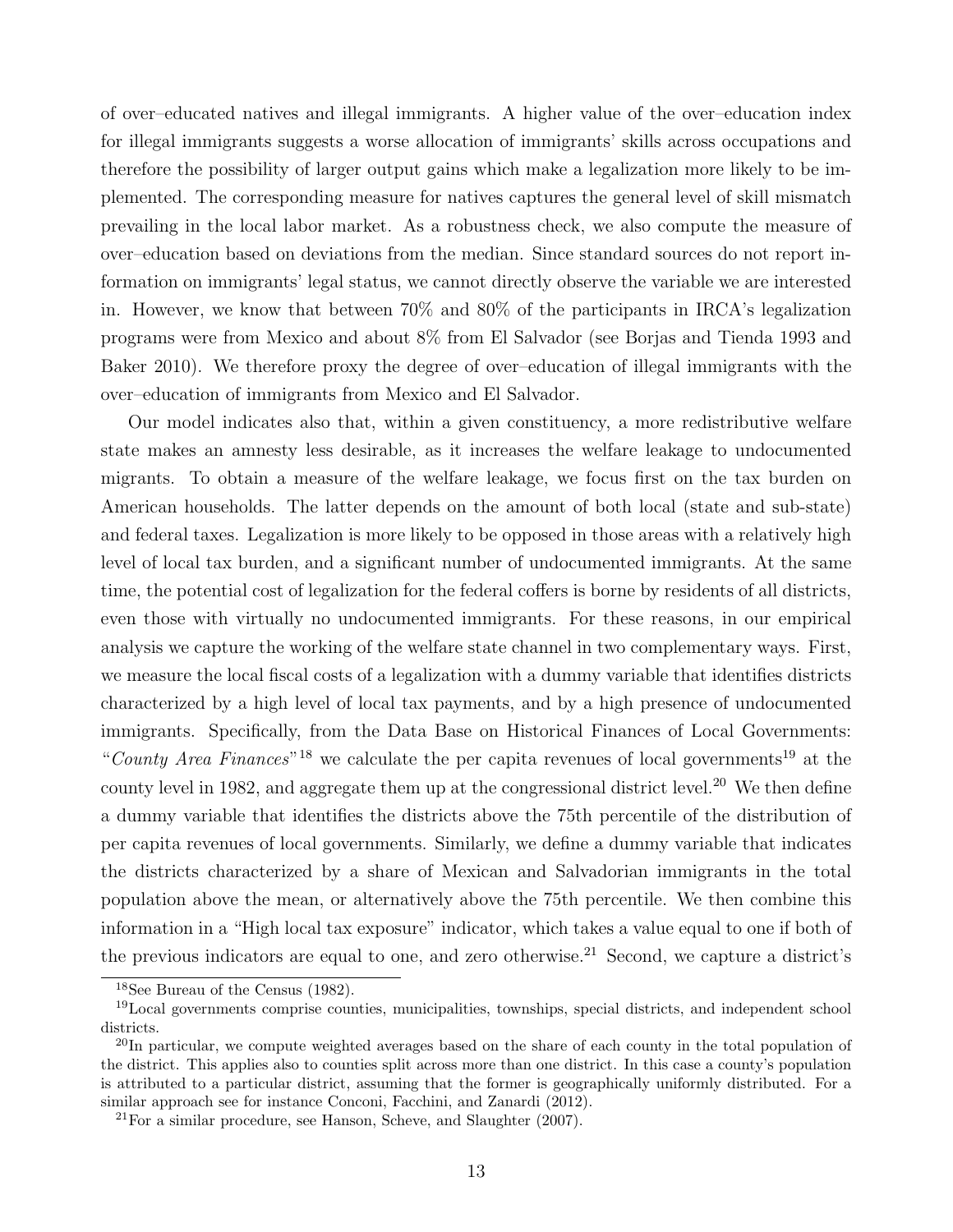fiscal stance vis a vis the federal government by including the log-median (mean) income of the congressional district from the Congressional District Data Files of Lublin (1997) and Adler (2003).

In some specifications we will also control for additional factors that may drive a representative's voting behavior. First, we account for the ethnic composition of each district by including the share of the population with an African-American or Latino background, taken from the 1980 U.S. Census. Next, we control for a measure of immigrant penetration in the district, i.e. the ratio of foreign to natives in the district's working age population. We also construct a variable measuring the share of the population living in urban areas, to account for potential differences between rural and urban areas in attitudes toward immigrants' legalization. A district's factor endowment has been shown (Conconi et al. 2012) to play an important role in shaping policy preferences, and we measure it with the district–level share of individuals with at least a bachelor's degree in the total population over 25 years of age. We additionally include the district–level unemployment rate, defined as the ratio of individuals looking for a job out of the total labor force. We also control for the sectoral composition of the local economy, using the share of individuals in the labor force employed in each one digit sector.<sup>22</sup> Finally, since pressure groups may play a significant role in determining representatives' voting behavior, in some robustness checks we proxy for their influence using data on labor and corporate Political Action Committees (PAC) contributions, provided by the Federal Election Commission (http://www.fec.gov/). As PAC contributions measure lobbying effort on a variety of different issues, we construct two indicator variables taking a value of one if the politician has received contributions that are at or above the eightieth percentile of all corporate (labor) contributions in that year. $^{23}$ 

We report summary statistics for all the variables used in the analysis in Table 1. As we can see, IRCA was a controversial measure, and cleared the House with a 58 to 42 percent majority. On average, the share of undocumented immigrants who are over–educated in a district is around 10 percent, whereas the corresponding figure for natives is approximately 13 percent. This difference can be explained by the fact that undocumented migrants are substantially less educated than natives – on average they have only 8.5 years of education, compared with 13.35 for the natives. As a result they are less likely than natives to be employed in occupations which require less education than the level they have attained. Finally, the share of districts exhibiting high local tax exposure is approximately 7 percent of the total and the median family income is approximately 20,055 US dollars, with a standard deviation of 4,003.

<sup>&</sup>lt;sup>22</sup>These are: agriculture, construction, manufacturing, transport, communication, trade, finance, business and repair services, entertainment, health and education, other professional services and public administration. Details on the data construction are available from the National Historic Geographical Information System website, https://www.nhgis.org/ and Bureau of Labor Statistics website http://www.bls.gov/iag/home.htm.

<sup>23</sup>See Facchini, Frattini, and Signorotto (2013) for a similar strategy.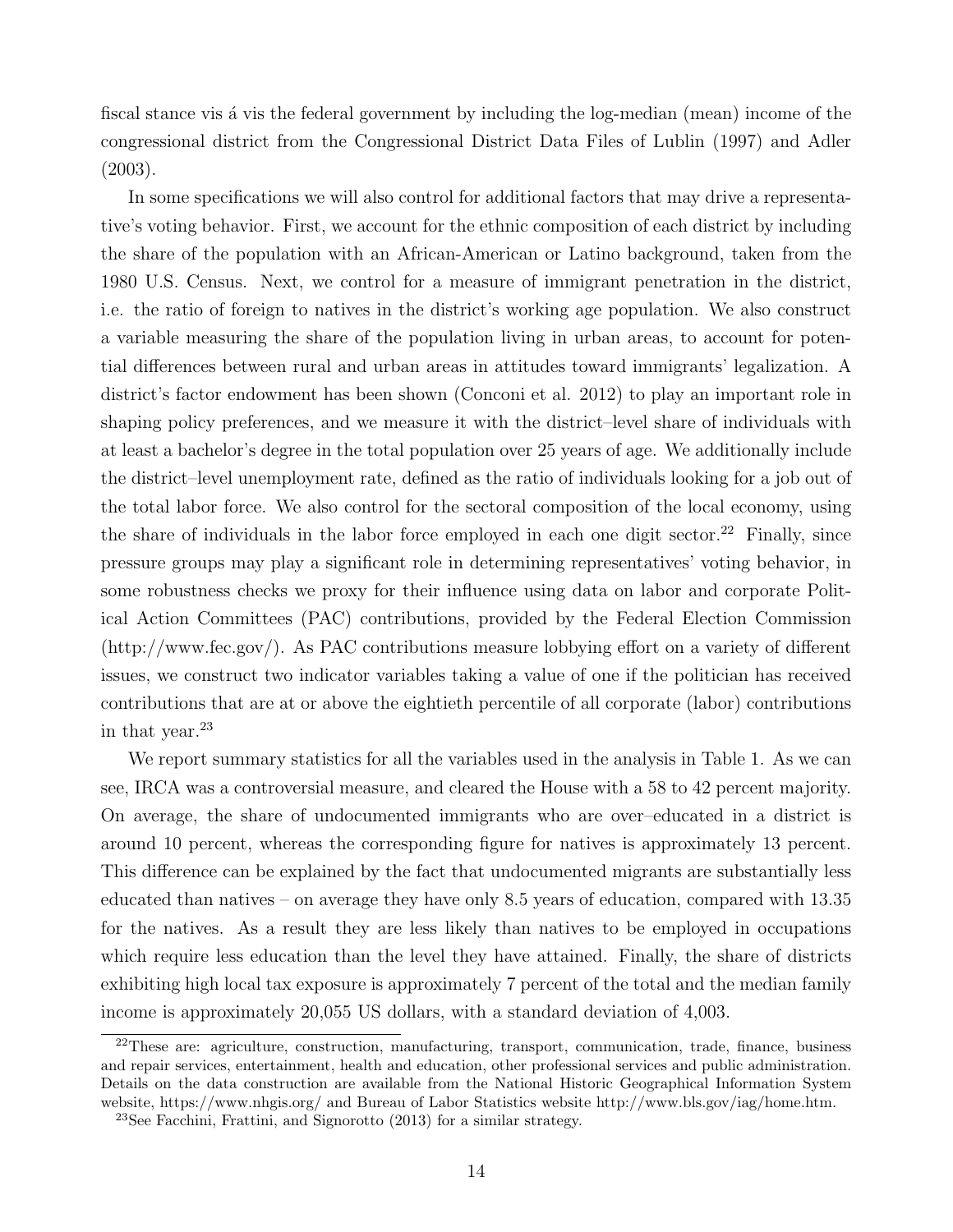Figures 3 and 4 illustrate the main forces at work in our model. In particular, Figure 3 reports a map of Florida's congressional districts during the 99th congress.<sup>24</sup> Consider district 12 and 15. While almost 18% of the undocumented residents of district 15 are over–educated according to our definition, the same is true for less than 1% of the undocumented residents of district 12.<sup>25</sup> Our theoretical model suggests that the incentives to legalize will be, ceteris paribus, higher in district 15 than in district 12. In fact, the representative of district 12, Tom Lewis (R) voted against IRCA, while congressman Clay Shaw (R), representing district 15, voted in favor. Consider now Figure 4, which reports instead a map of California's congressional districts. District 10 is characterized by a high local tax exposure, and by a median per capita income above the 80th percentile. District 15 has instead a low local tax exposure and a considerably lower median per capita income, below the 30th percentile. Interestingly, congressman Don Edwards  $(D)$  – representing district  $10$  – voted against IRCA, whereas congressman Tony Coelho  $(D)$  – representing district  $15$  – supported it, as suggested by our theoretical model. While Figures 3 and 4 uncover some interesting patterns, in the remainder of this paper we will systematically study their role in shaping individual congressmen voting behavior on this important bill.

#### **6 Empirical analysis**

Our model identifies two drivers that play a role in shaping support for the introduction of an amnesty. It suggests that an amnesty is more desirable the higher is the share of over– educated illegal immigrants, since this leads to a larger expected output gain associated to the legalization. At the same time, the more generous is the welfare state, the less desirable is an amnesty, as the fiscal leakage to migrants is more severe. To assess these predictions, we estimate the following logit model:

$$
Prob(Vote_d = 1|Z_d) = F(\alpha IllegalsOverEdu_d + \beta Highlocaltaxexp_d ++ \gamma lnmedianincome_d + \mathbf{R}_d \delta + \mathbf{X}_d \lambda + I_s)
$$
(14)

where  $Vote<sub>d</sub>$  is a dummy variable indicating whether the representative of district *d* has voted in favor of IRCA; *IllegalsOverEdu<sup>d</sup>* is the share of Mexican and Salvadorian workers in district *d* that are over–educated, which proxies for the share of over–educated illegal immigrants; *Highlocaltaxexp<sup>d</sup>* is the "High local tax exposure" measure defined in section 5 and *lnmedianincome<sup>d</sup>* is the logarithm of the median family income in the district. **R***<sup>d</sup>* is a vector

<sup>24</sup>The map has been extracted from Lewis, DeVine, Pitcher, and Martis (2013), retrieved from *http* : *//cdmaps.polisci.ucla.edu* on October 9, 2015.

 $^{25}$ As a result, district 15 is at the 83rd percentile of the distribution, whereas district 12 is in the bottom 25%.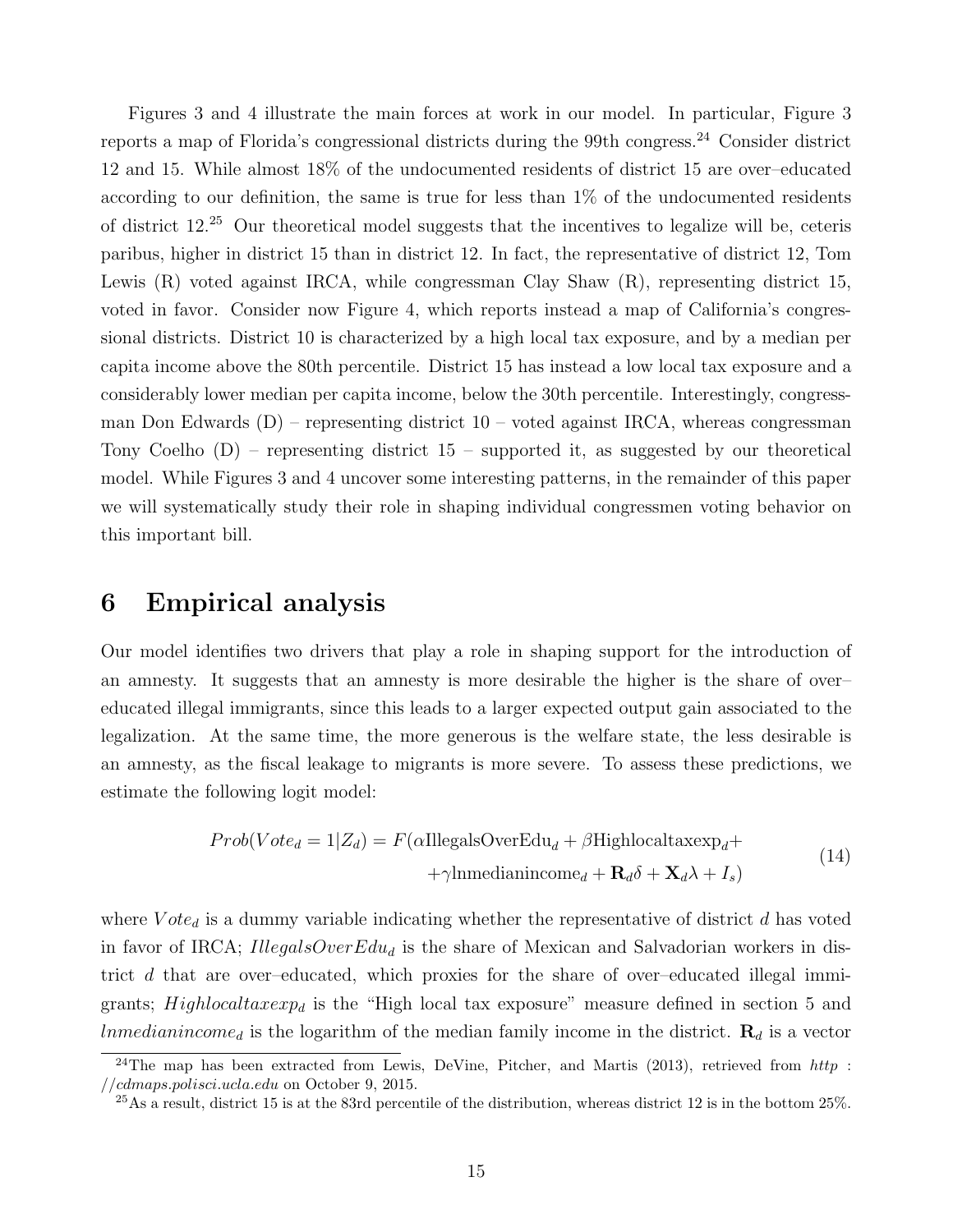of control variables which includes representatives' characteristics (party affiliation, age and gender) and **X***<sup>d</sup>* is instead a vector of district–level controls, including economic (the share of native workers that are over–educated, skill ratio, unemployment rate and share of workers employed in each one digit sector), residential (share of urban population), and ethnic characteristics (share of immigrants, share of African American and Latino residents). Finally, *I<sup>s</sup>* are state dummies that account for unobserved state–specific factors.  $F(x) = \frac{1}{1+exp(x)}$  is the distribution function of the logistic distribution.

Table 2 contains our main findings. To simplify the interpretation of the results, we report average marginal effects.<sup>26</sup> In column  $(1)$  we start with a parsimonious specification that includes only our main explanatory variables and state fixed effects. The results show that there exists a positive and statistically significant relationship between the share of over–educated illegal immigrants in a district and the probability of a representative voting in favor of IRCA. This is consistent with the prediction of our model that a larger mismatch between undocumented immigrants' skills and their job increases the likelihood that a representative will support a legalization program. As for the role of the welfare state, the results in column 1 indicate that a greater welfare leakage towards immigrants – as measured by our two complementary measures – has a negative impact on support for an amnesty, but this effect is not statistically significant.

As pointed out in the literature, several other factors might explain the support for immigration policy reform (Facchini and Steinhardt 2011) and, as a result, our parsimonious specification might suffer from an omitted variable bias. For instance, Democratic districts are likely to exhibit both higher local taxes, and express a representative who is in favor of IRCA. If this is the case, then the omission of a representative's party affiliation biases the estimated effect of *High local tax exposure* towards 0. For this reason, in column (2) we augment our basic specification to include a series of representative–level controls such as age, gender and an indicator for whether he is a Democrat. Interestingly, we find that Democratic representatives have a 36 percentage points higher probability of supporting IRCA than their Republican counterparts, even within the same state. Furthermore, the estimated effect of local tax exposure becomes considerably more negative and statistically significant.

In column (3) we additionally control for a set of district level characteristics. We find that representatives of districts characterized by a higher share of the population living in urban areas are more likely to support IRCA. Similarly, we find that representatives of more skilled labor abundant districts are also more in favor of the amnesty, confirming previous findings in the literature suggesting that complementarities between the skills of natives and immigrants play an important role in explaining support for migration liberalization (Facchini and Stein-

<sup>26</sup>Average marginal effects are calculated as the mean of the marginal effects obtained by varying the variable of interest for a given observation, while holding all other controls at their original values.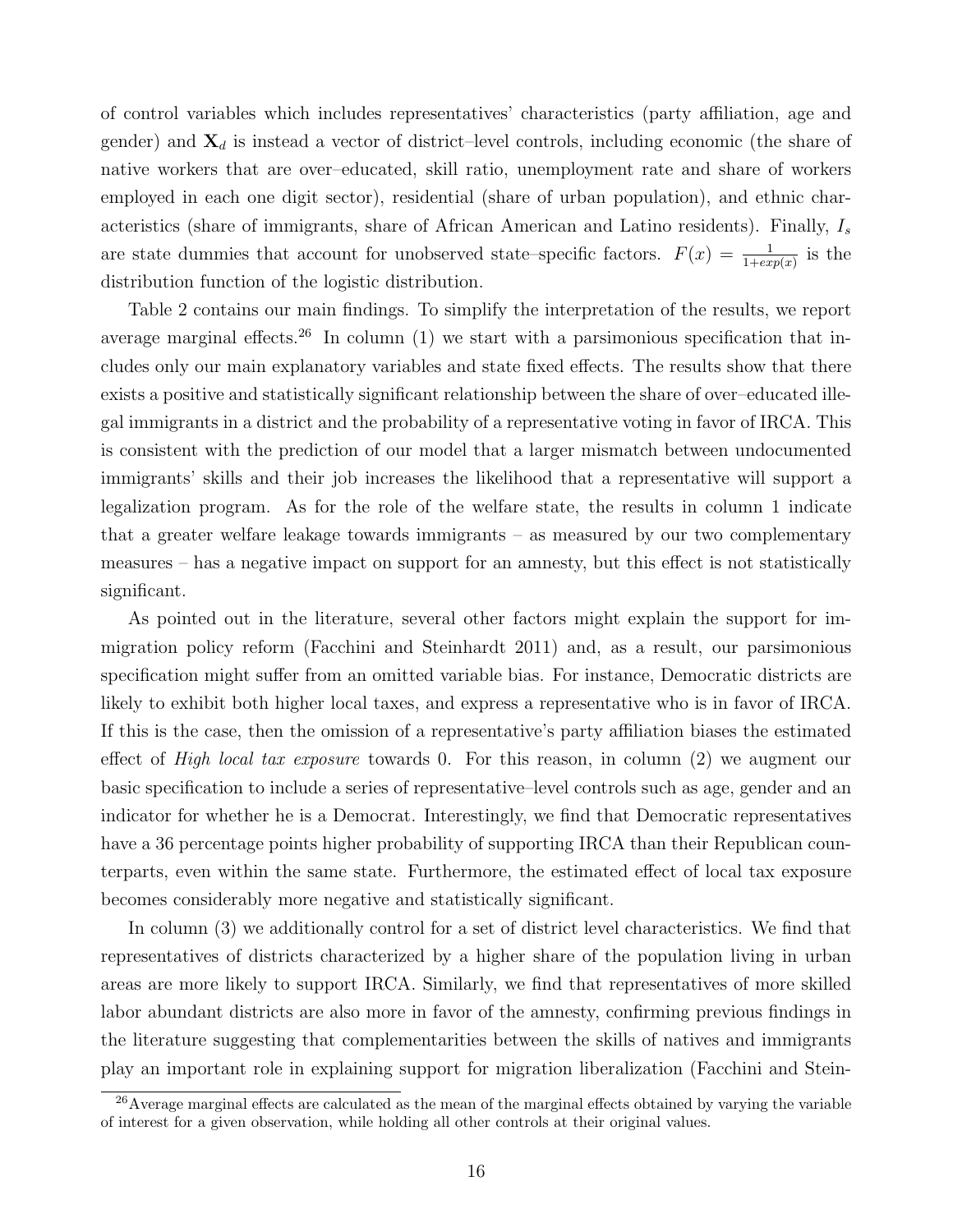hardt 2011). Finally, we find that representatives of districts characterized by a larger share of African Americans in the population are less likely to support the legalization programs. A possible explanation is represented by the fact that this group is the most likely to face direct competition by legalized migrants in the labor market. We find also some evidence that representatives of districts characterized by a larger Latino population are less likely to support this initiative, but this finding is no longer significant when we control for the sectoral composition of the district's economy in column (4). In fact, as we have already argued in section 4, Latinos held ambiguous views towards this legislation, and several Latino pressure groups were concerned with some of the provisions of IRCA, in particular those aimed at tightening up immigration policy enforcement, that would make employing illegal immigrants in the future more difficult and increase the pervasiveness of racial profiling. Our specification also includes as a control the share of native workers in the district that are over–educated to account for the general skill mismatch, and we find that the latter does not play a significant role in explaining the choice of the local representative. Turning to our key explanatory variables, controlling for additional district characteristics strengthens the empirical support for our model. In particular the estimated effect of median family income becomes considerably more negative and statistically significant. In our last specification in column (4) we additionally control for the distribution of employment across industrial sectors in a given district. Our main results are unaffected.

Summarizing, our empirical findings provide strong support to the predictions of the theoretical model. In terms of the magnitudes of the effects, our preferred specification in column (4) indicates that an increase by ten percentage points in the share of over–educated illegals (about 60% of a standard deviation) leads on average to an increase of 3.7 percentage points in the probability of a representative voting in favor of IRCA (an increase of about 6.3% at the sample mean); at the same time, representatives of district facing high local fiscal exposure to immigrant legalization (7% of the total) are 28.9 percentage points (58% at the sample mean) less likely to support IRCA; finally, a 10% higher median family income in the district (about half of a standard deviation) is associated with a 9.6 percentage points (16.5% at the sample mean) decrease in the probability of a representative supporting IRCA.

### **7 Robustness Checks**

In this section we assess the robustness of our results.

We start in Table 3 by experimenting with alternative definitions of our key explanatory variables, using the specification in column (4) of Table 2 as the benchmark, which to simplify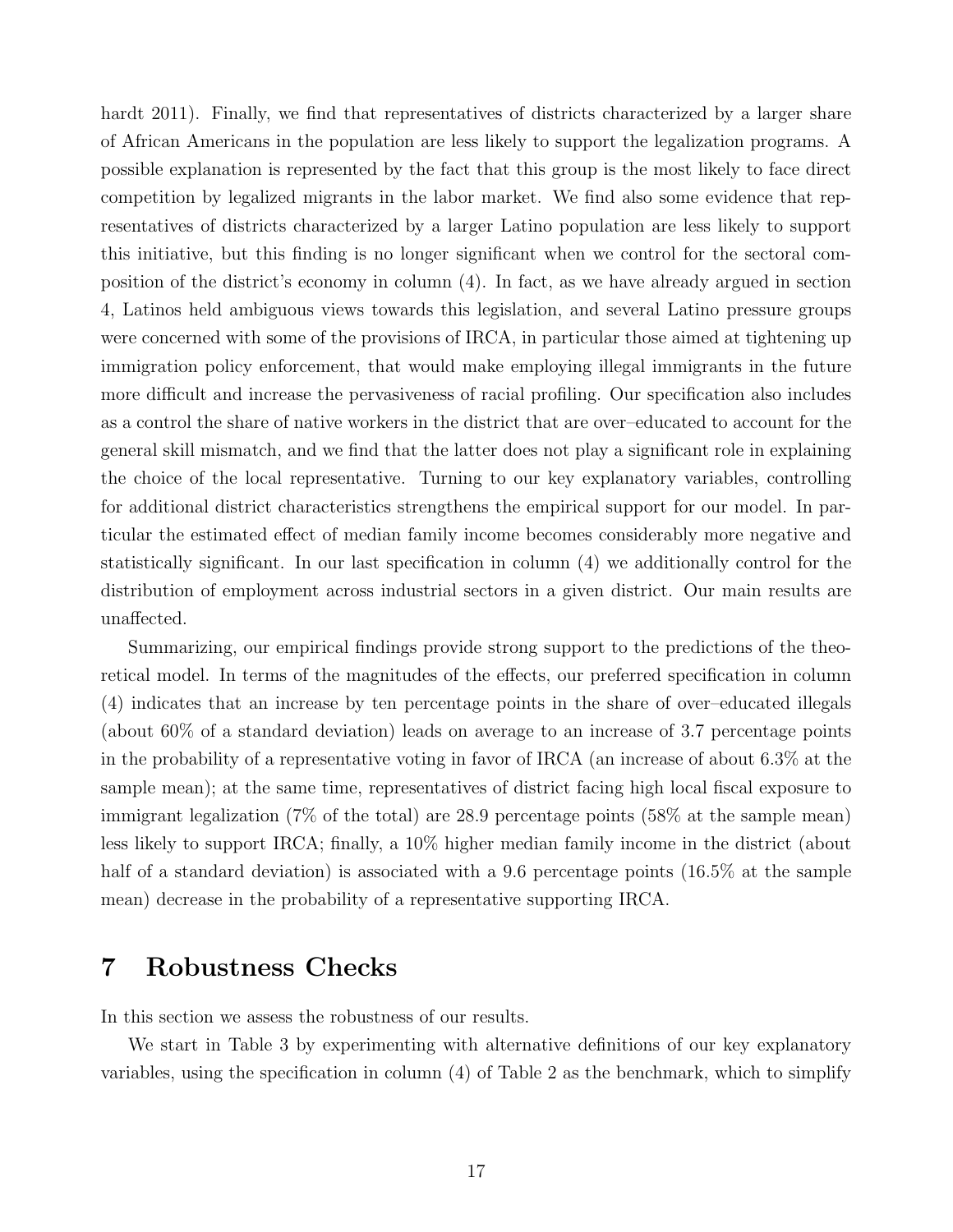comparisons is reported in column  $(1).^{27}$  In columns  $(2)$  and  $(3)$  we use alternative definitions of the over–education index. In column (2) we classify as over–educated individuals with a schooling level higher than the mode of their occupation, rather than one standard deviation higher than the mode, as in our main specification; in column (3), instead, we compute the baseline over–education index referring to the median value of the schooling level within occupations, rather than to the mode. Results with both alternative indices closely resemble those of the benchmark. In columns (4) and (5) we use alternative measures of the extent of local redistribution. First, in column (4) we redefine our *High local tax exposure* indicator. In particular, we characterize a district as having "high illegal immigration" if it has a share of illegal immigrants above the districts' average, rather than in the top 25% of the districts as in our benchmark case. In column (5), we instead rely on mean, rather than on median family income to capture a district's fiscal stance vis a vis the federal government. Neither of these two changes has any significant effect on our results.

In Table 4, we report results with alternative or additional control variables, while keeping the definition of our main explanatory variables as in the benchmark. First, in columns (1) and (2), we experiment with different measures of the ideological orientation of the representative. In column (1) we replace democratic party affiliation with the normalized DW nominate score – which increases in an individual's conservative orientation, whereas in column 2 we use the ADA score, which assesses every legislator on a scale from 0 to 100, with higher figures assigned to more liberal politicians.<sup>28</sup> As expected, we still find that more liberal–leaning representatives are more likely to support IRCA, while the estimates of our main coefficients are not affected. In column (3) we additionally control for the share of democratic votes in the last congressional election. This does not play a significant role, and does not affect our main results.

In columns (4) and (5) we replace our measure of a district's skill composition with the ratio of high school graduates and college graduates to high school dropouts (column 4) and the ratio of individuals employed in high versus low skilled occupations (column 5). Our results are unaffected. In column (6) we replace the immigrants/natives ratio in the district's working age population with a more flexible functional forms specification, i.e. the logarithm of the number of immigrant and native residents in the same age range. Once again, our results are not affected. Finally, since pressure groups may play a significant role in determining representatives' voting behavior, in column (7) we proxy for their influence using data on

 $27$ Note that we omit the coefficients for the individual and district level characteristics to make the table more readable. Note though that the patterns identified for these controls in column (4) of Table 2 continue to hold throughout.

<sup>&</sup>lt;sup>28</sup>The DW-nominate measure is provided by the VOTEVIEW project, whereas the ADA score is constructed by the American for Democratic Action, a lobby group. The main difference between the former and the latter is that the ADA score uses only votes on a sub-sample of bills cast in each congress, whereas the DW nominate score employs every roll call votes in each congress, and is based on a more sophisticated estimation procedure.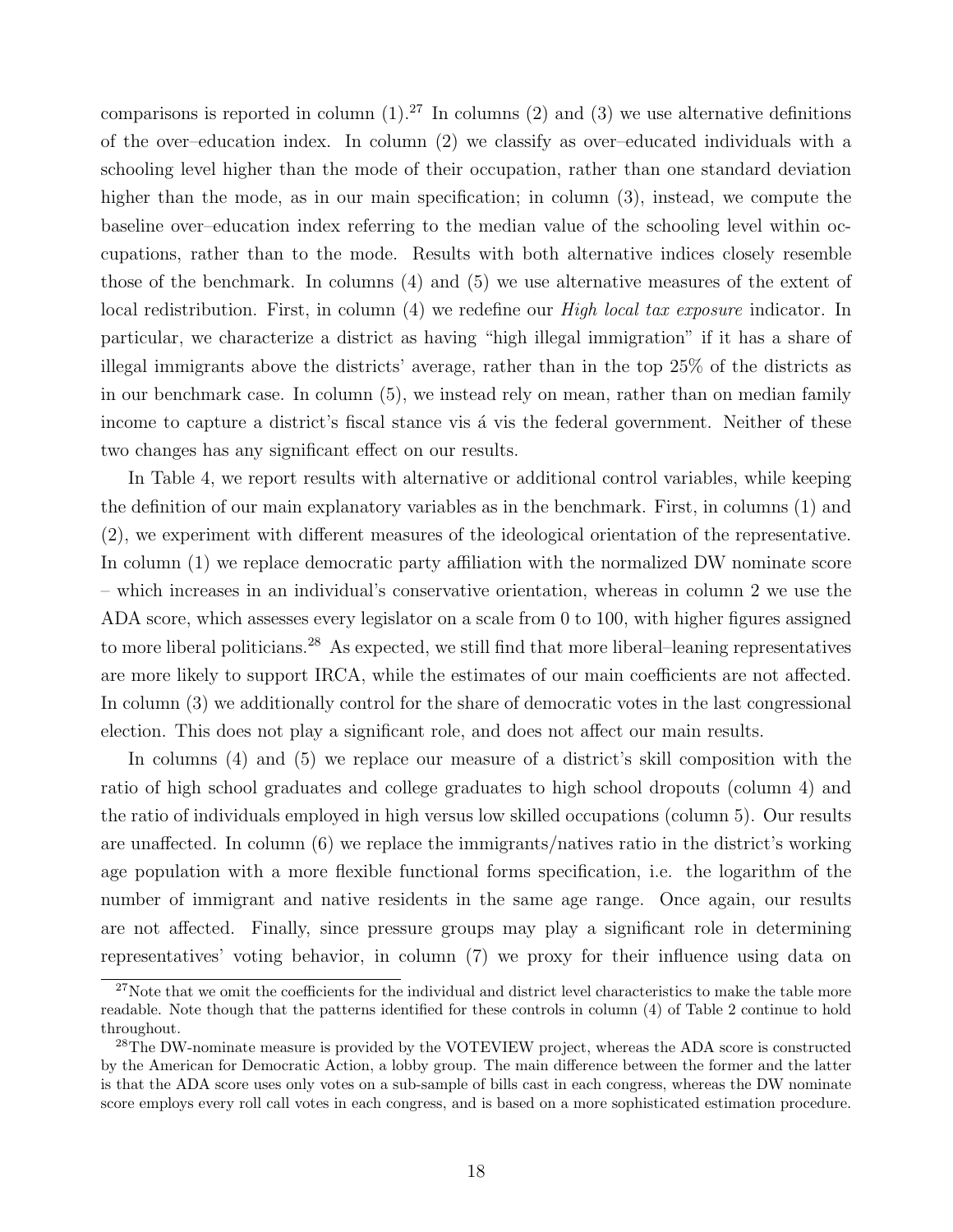labor and corporate Political Action Committees (PAC) contributions. As PAC contributions measure lobbying effort on a variety of different issues, we construct two indicator variables (*P acCorporate* and *P acLabor*) taking a value of one if the politician has received contributions that are at or above the eightieth percentile of all corporate (labor) contributions in that year.<sup>29</sup> Interestingly, our results show that larger contributions by business related lobbies result in a higher likelihood of voting pro-IRCA. At the same time, labor PAC contributions do not appear to affect the voting behavior of elected officials. The size and significance of our regressors of interest is however not affected.

Finally, we have performed several checks to assess the robustness of our results to alternative econometric specifications. We display these results in Table 5. In column (1) we start by reporting mean marginal effects from estimating a probit model, rather than a logit model as in our main analysis. Our findings are comparable to those in our baseline results in column (4) of Table 2.

In the presence of state fixed effects, both our logit and probit specifications use information only from states in which all congressional representatives did not vote in the same way. To use instead all the information available in our data – thus increasing by approximately 15 percent the number of observations effectively used – we report in column  $(2)$  the results of a linear probability model. Importantly, the size and significance of our main coefficients of interest is practically unaffected.

As we have already discussed in Section 5, IRCA was very controversial and out of a total of 435 members of the House, 39 decided not to cast a ballot in favor or against the measure. In our baseline specification we have simply omitted districts whose representative did not vote on IRCA, but this choice might lead to biased estimates if the selection of representatives into voting is non – random. To address this concern, we have additionally estimated a two–step Heckman selection model and the results are reported in columns (3) and (4). In particular, we have implemented the following specification:

$$
Vote_d = \mathbf{X}\beta + u_d \tag{15}
$$

$$
CastBallotd = 1 if Z $\gamma$  +  $e_d \ge 0$  (16)
$$

where  $\beta$  and  $\gamma$  are parameter vectors, **X** and **Z** are vectors of controls (with potentially common elements),  $u_d$  and  $e_d$  are normally distributed error terms and  $Corr(u_d, e_d) = \rho$ . Equation 15 is the main specification, whereas equation 16 models the possible presence of sample selection. In particular, note that  $Vote_d$  is observed only if  $CastBallot_d = 1$ . Of course, if  $\rho = 0$ , selection is not a concern, and equation 15 can be estimated consistently on its own. These 'stand alone' estimates are those reported in column (2) of Table 5. To identify the possible effect of selection,

 $29$ See Facchini, Frattini, and Signorotto (2013) for a similar strategy.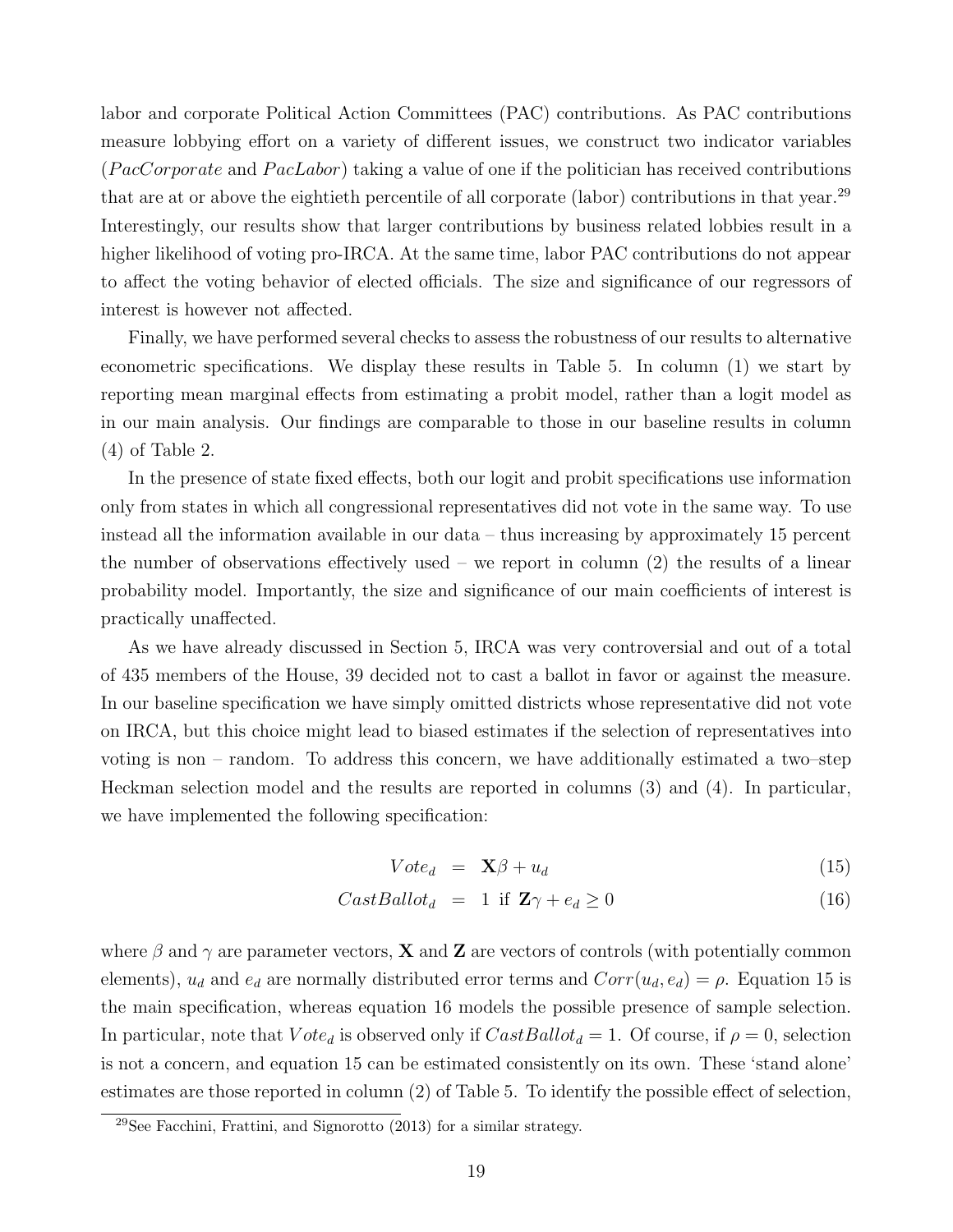without resorting to a functional form restriction in the selection equation, we need to include in equation 16 at least one additional control that is not included in equation 15 and that, conditional on **X**, affects the probability of casting a ballot without directly affecting the vote on the migration initiative.

To this end, for each representative we have constructed a proxy for his propensity to cast a ballot in that Congress, *ShareV otedd*, using the share of "Yes" or "No" votes cast over all roll call votes are available, with the exclusion of those on IRCA. This variable is arguably correlated with the probability to take part on the IRCA vote but, conditional on all other control variables, should not have a direct effect on the likelihood to support IRCA. Columns (3) and (4) report our findings. Focusing on the estimates of the selection equation reported in column  $(4)$ , we can immediately see that the coefficient of  $ShareVoted_d$  is positive and strongly significant, suggesting that this variable affects the probability of casting a ballot on migration bills. Furthermore, the estimated coefficient of the inverse of the Mills' ratio indicates that we can reject the null hypothesis of no sample selection bias, as it is positive and statistically significant. Still, the magnitude and statistical significance of our main results do not appear to be materially affected (see column 3).

#### **8 Conclusions**

We have developed a general model of legal and illegal immigration to understand the basic trade–offs faced by an elected official in the decision to support an immigration amnesty in the presence of a selective immigration policy. In our model we have shown that an amnesty is more desirable the bigger is the gain to aggregate income induced by granting legalized workers access to all the available employment opportunities. On the contrary, a more redistributive welfare state makes an amnesty less desirable, as lower–skilled legalized foreign workers become entitled to welfare state benefits.

We have then assessed the relevance of the drivers identified by our theoretical analysis by studying the role played by each of them in determining the voting behavior of members of the U.S. Congress on the IRCA legalization program. We have found strong support for our model, obtaining results that are robust to a variety of alternative specifications.

We can think of several avenues along which our analysis could be extended. First, in our theoretical setting the policy maker acts as a pure welfare maximizer.<sup>30</sup> An alternative would involve taking explicitly into account political economy forces that do play an important role in shaping immigration policy and its enforcement. Second, our theoretical analysis has abstracted away from the problem of aggregating individual congressmen preferences and the possibility

<sup>&</sup>lt;sup>30</sup>In the empirical analysis, though, we have taken into account the role that organized pressure groups might play.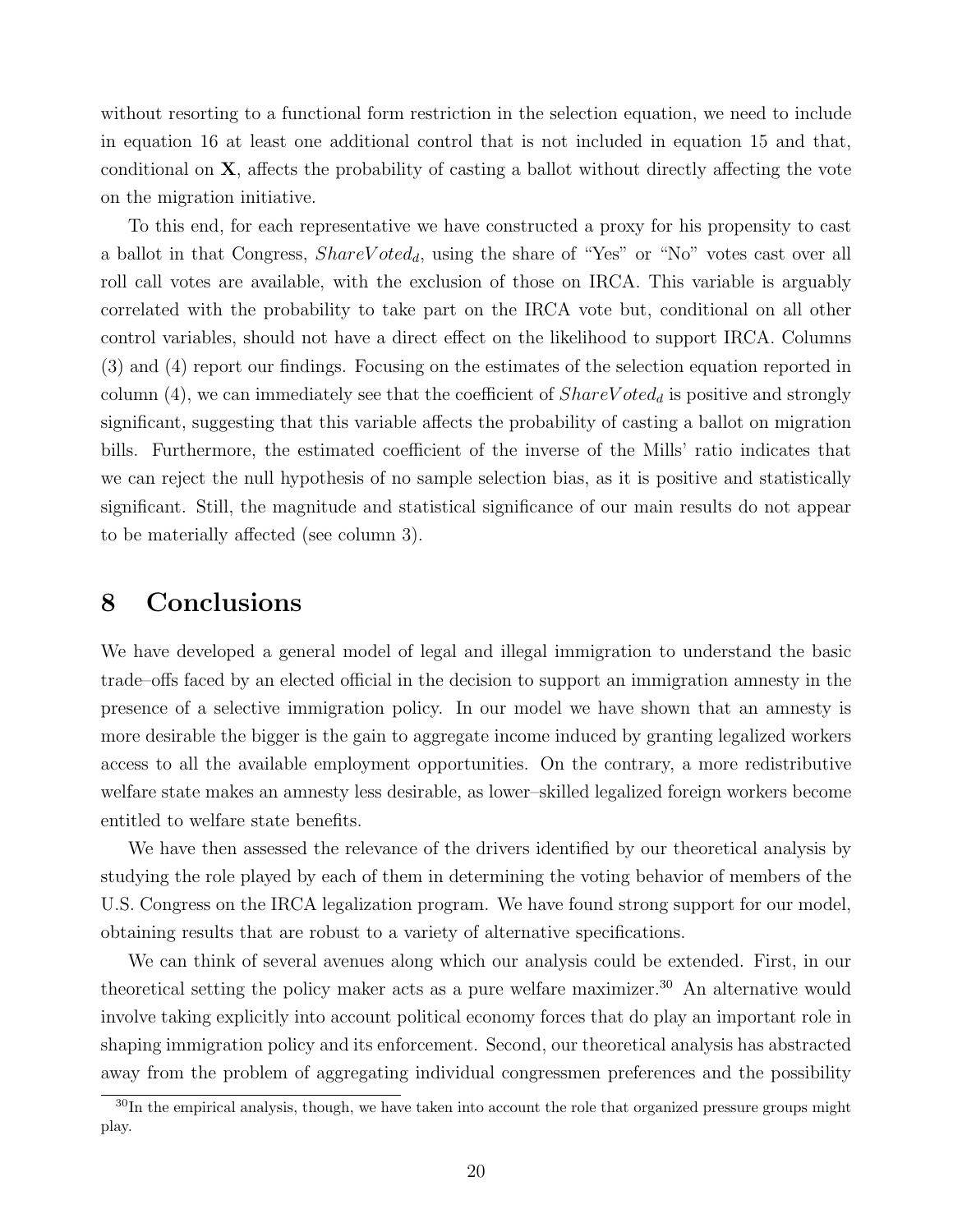of strategic interactions among representatives. Clearly, coalition building in Congress is a complex issue, as the failure of passing a comprehensive immigration policy reform during the Obama administration has shown. While both are important questions, we leave them for future research.

#### **References**

- Adler, E. S. (2003). Congressional District File, 93d–104th Congress. University of Colorado at Boulder.
- Amuedo-Dorantes, C. and C. Bansak (2011). The impact of amnesty on labor market outcomes: A panel study using the legalized population survey. *Industrial Relations: A Journal of Economy and Society 50* (3), 443–471.
- Amuedo-Dorantes, C., C. Bansak, and S. Raphael (2007). Gender differences in the labor market: impact of irca's amnesty provisions. *The American Economic Review*, 412–416.
- Baker, B. (2010). Naturalization rates among irca immigrants: A 2009 update. mimeo, Office of Immigration Statistics.
- Berry, R. A. and A. Soligo (1969). Some welfare effects of international migration. *Journal of Political Economy 77*, 778–794.
- Boeri, T., H. Bruecker, F. Docquier, and H. Rapoport (2012). *Brain drain and brain gain - the global competition to attract high-skilled migrants*. Oxford and New York: Oxford University Press.
- Borjas, G. J. (1995). The economic benefits from immigration. *Journal of Economic Perspectives 9* (2), 3–22.
- Borjas, G. J. and M. Tienda (1993). The employment and wages of legalized immigrants. *International Migration Review*, 712–747.
- Bureau of the Census (1982). *Census of Governments*. Washington, DC: US Department of Commerce.
- Camarota, S. A. (2004). The high cost of cheap labor: Illegal immigration and the federal budget. Mimeo, Center for Immigration Studies.
- Chau, N. H. (2001). Strategic amnesty and credible immigration reform. *Journal of Labor Economics 19*, 604–634.
- Chau, N. H. (2003). Concessional amnesty and the politics of immigration reforms. *Economics and Politics 15*, 193–224.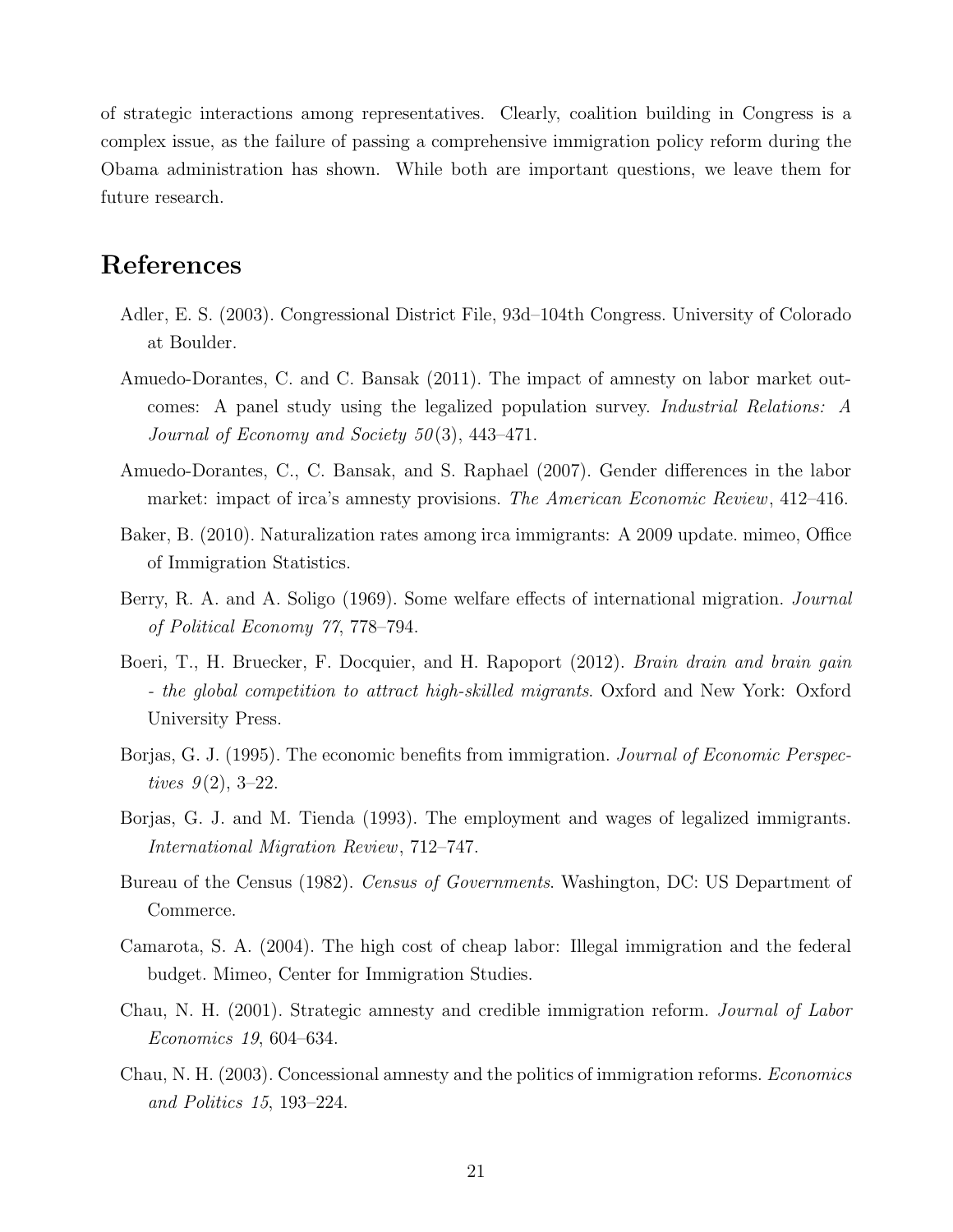Chevalier, A. (2003). Measuring over-education. *Economica 70*, 509–531.

- Conconi, P., G. Facchini, M. F. Steinhardt, and M. Zanardi (2012). The political economy of trade and migration: Evidence from the U.S. congress. Dp 9270, CEPR.
- Conconi, P., G. Facchini, and M. Zanardi (2012). Fast–track authority and international trade negotiations. *American Economic Journal: Economic Policy 4*, 146–189.
- Docquier, F. and H. Rapoport (2012). Globalization, brain drain and development. *Journal of Economic Literature 50*, 681–730.
- Dustmann, C. and T. Frattini (2013). Immigration: The European experience. In D. Card and S. Raphael (Eds.), *Immigration, poverty, and socio-economic inequality*, pp. 423–456. New York: Russell Sage Foundation.
- Epstein, G. S. and A. Weiss (2011). The why, when, and how of immigration amnesties. *Journal of Population Economics 24*, 285–316.
- Facchini, G., T. Frattini, and C. Signorotto (2013). Mind what your voters read: Media exposure and international economic policy making. Development Working Papers 358, Centro Studi Luca dAgliano, University of Milano. ´
- Facchini, G., A. Razin, and G. Willmann (2004). Welfare leakage and immigration policy. *CES Ifo Economic Studies 50*, 627–645.
- Facchini, G. and M. F. Steinhardt (2011). What drives u.s. immigration policy? evidence from congressional roll call votes. *Journal of Public Economics 95*, 734–743.
- Facchini, G. and C. Testa (2010). The rhetoric of closed borders: Quotas, lax enforcement and illegal immigration. CEPR discussion paper 8245, London.
- Gimpel, J. and J. Edwards (1999). *The Congressional Politics of Immigration Reform*. Boston, MA: Allyn and Beacon.
- Hanson, G. H. (2007). *The economic logic of illegal immigration*. Washington, D.C.: Council on Foreign Relations.
- Hanson, G. H., K. Scheve, and M. Slaughter (2007). Public finance and individual preferences over globalization strategies. *Economics and Politics 19*, 1–33.
- Hatton, T. J. (2015). United states immigration policy: The 1965 act and its consequences. *Scandinavian Journal of Economics 117*, 347–368.
- Karlson, S. H. and E. Katz (2003). A positive theory of immigration amnesties. *Economic Letters 78*, 231–239.
- Kaushal, N. (2006). Amnesty programs and the labor market outcomes of undocumented workers. *Journal of Human Resources 41*, 631–647.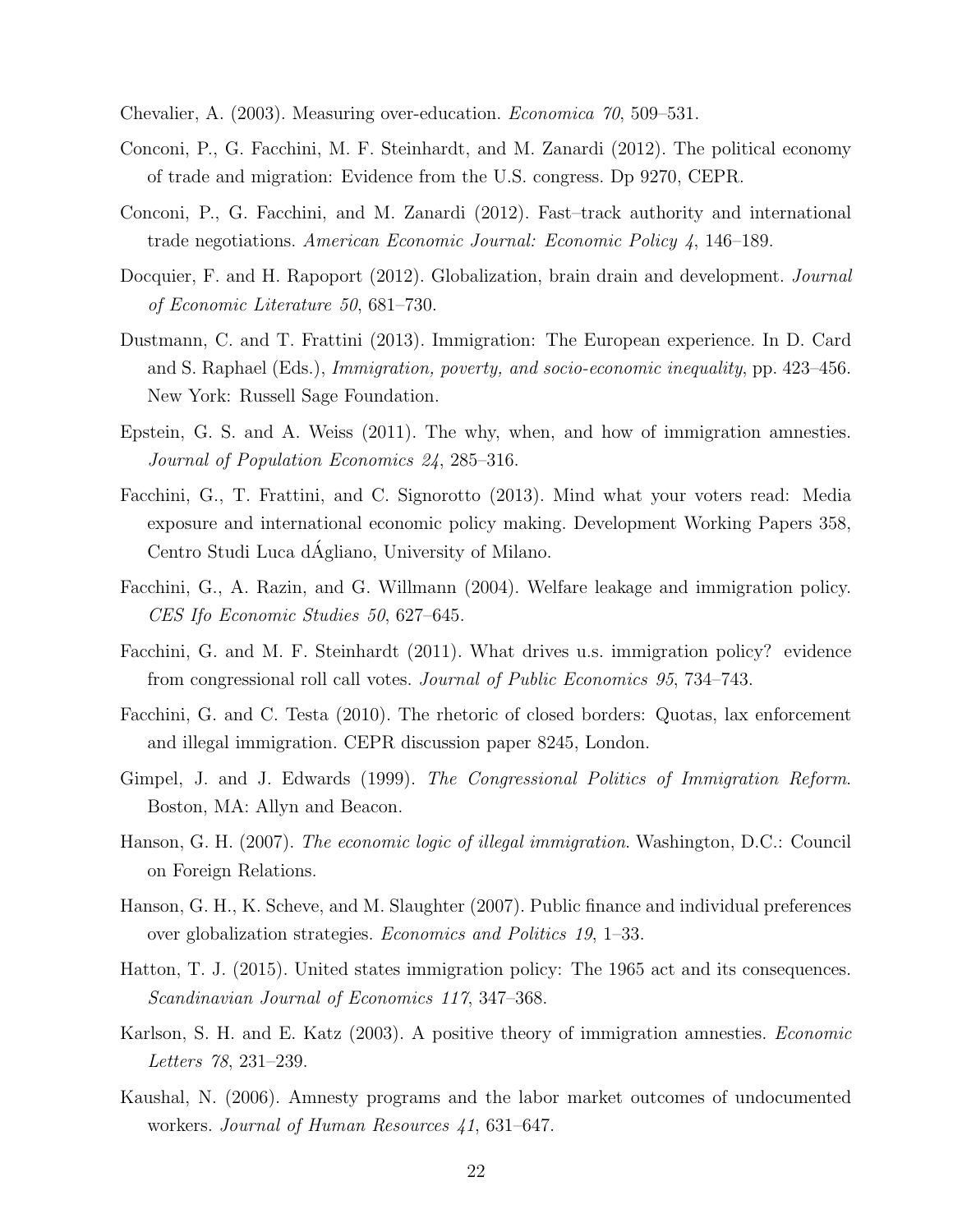- Kossoudji, S. A. and D. Cobb–Clark (2002). Coming out of the shadows: Learning about legal status and wages from the legalized population. *Journal of Labor Economics 20*, 598–628.
- Kossoudji, S. A. and D. A. Cobb-Clark (2002). Coming out of the shadows: Learning about legal status and wages from the legalized population. *Journal of Labor Economics 20* (3), 598–628.
- LeMay, M. C. (2006). *Guarding the gates, immigration and national security*. Westport: Praeger Security International.
- Lewis, J. B., B. DeVine, L. Pitcher, and K. C. Martis (2013). Digital boundary definitions of united states congressional districts, 1789-2012. Data file and code book.
- Lublin, D. (1997). Congressional District Demographic and Political Data. American University.
- Machado, J. (2013). On the welfare impacts of an immigration amnesty. Mimeo, Universite Catholique de Louvain.
- Mayda, A. M. (2010). International migration: A panel data analysis of the determinants of bilateral flows. *Journal of Population Economics 23*, 1249–1274.
- Passel, J. S. (2005). Unauthorized migrants: Numbers and characteristics. mimeo, Pew Hispanic Center.
- Poole, K. T. and H. Rosenthal (1997). *A political-economic history of roll call voting*. New York: Oxford University Press.
- Razin, A., E. Sadka, and P. Swagel (2002). Tax burden and migration: A political economy theory and evidence. *Journal of Public Economics 85*, 167–190.
- Schneider, F. (2011). The shadow economy and shadow economy labor force: What do we (not) know? Discussion paper 5769, IZA.
- Select Commission on Immigration and Refugee Policy (1981). *U.S. immigration policy and the national interest: The final report and recommendations of the Select Commission on Immigration and Refugee Policy with supplemental views by commissioners*. U.S. Government Printing Office.
- Steigleder, Q. and C. Sparber (2015). The Effect of Legal Status on Immigrant Wages and Occupational Skills. Working Papers 2015-05, Department of Economics, Colgate University.
- Swift, E., R. Brookshire, D. Canon, E. Fink, J. Hibbing, B. Humes, M. Malbin, and K. Martis (2000). Database of Congressional Historical Statistics. Interuniversity Consortium for Political and Social Research.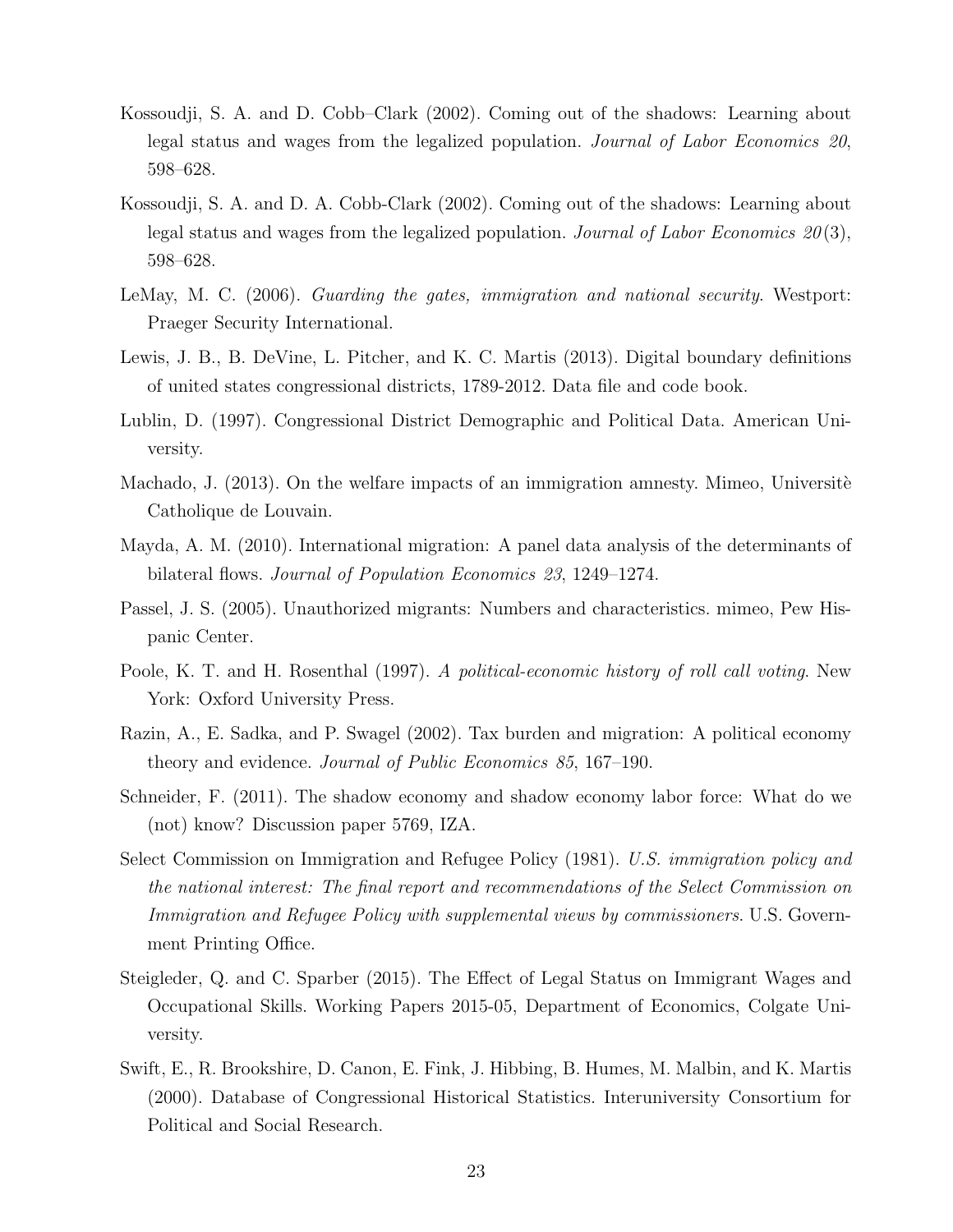Verdugo, R. R. and N. T. Verdugo (1988). Overeducation and the earnings of Black, Hispanic, and White male workers. *Sociological Perspectives 3*, 190–212.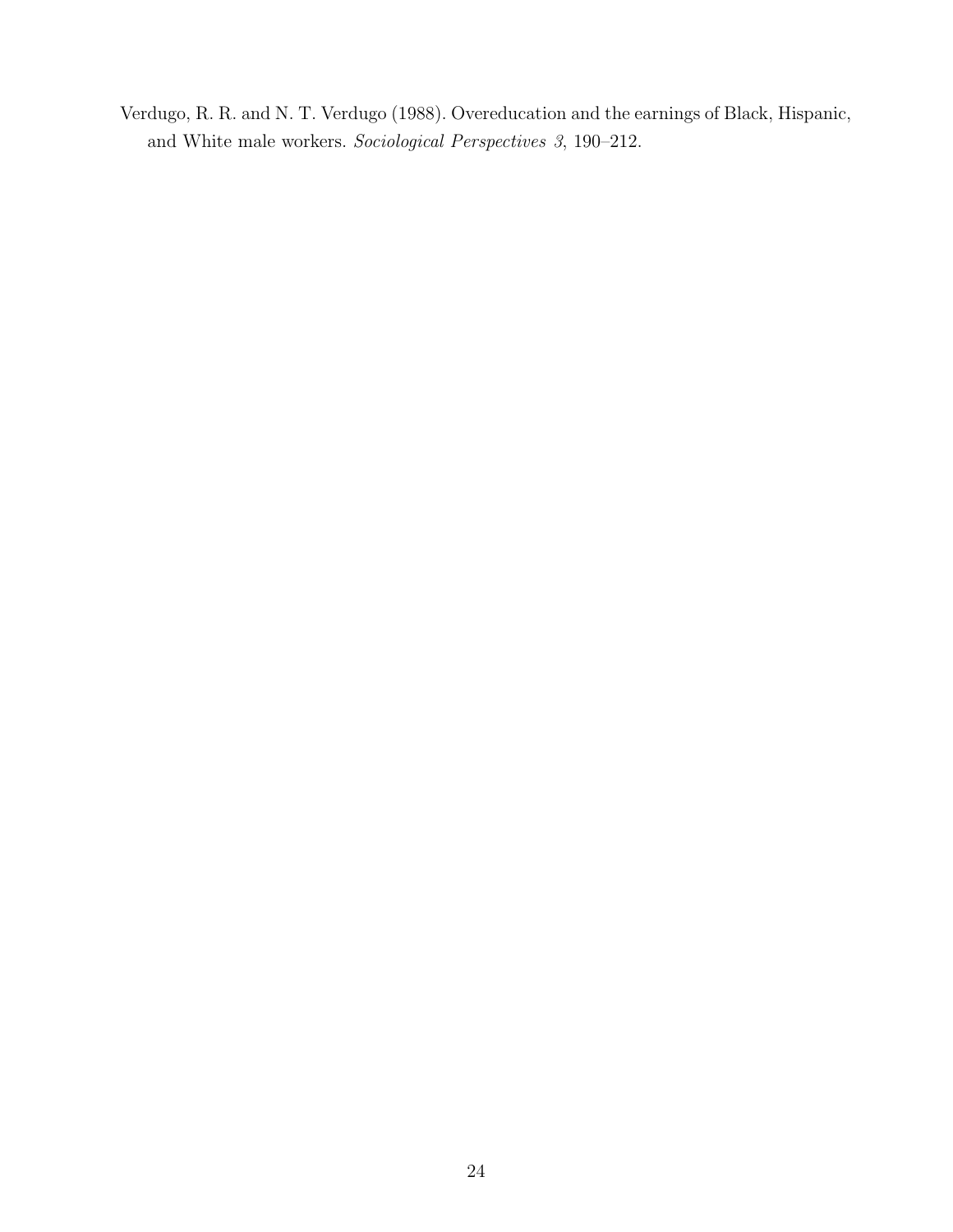|                                     | Obs | Mean   | Std. Dev. | Min   | Max   |
|-------------------------------------|-----|--------|-----------|-------|-------|
| Vote                                | 396 | 0.581  | 0.494     | 0.000 | 1.000 |
| Illegals' over-education            | 435 | 0.100  | 0.162     | 0.000 | 1.000 |
| High local tax exposure             | 426 | 0.070  | 0.256     | 0.000 | 1.000 |
| Median family income                | 435 | 20055  | 4003      | 8434  | 33404 |
| Democrat                            | 435 | 0.582  | 0.494     | 0.000 | 1.000 |
| Age                                 | 427 | 50.255 | 10.706    | 28    | 85    |
| <b>Sex</b>                          | 435 | 0.947  | 0.224     | 0.000 | 1.000 |
| Natives' over-education             | 435 | 0.132  | 0.029     | 0.068 | 0.210 |
| Skill ratio                         | 435 | 0.161  | 0.064     | 0.041 | 0.430 |
| Unemployment                        | 435 | 0.067  | 0.025     | 0.019 | 0.219 |
| Share of total workers employed in: |     |        |           |       |       |
| Agriculture                         | 435 | 0.042  | 0.043     | 0.001 | 0.202 |
| Construction                        | 435 | 0.059  | 0.019     | 0.011 | 0.129 |
| Manufacturing                       | 435 | 0.224  | 0.084     | 0.043 | 0.480 |
| Transport                           | 435 | 0.044  | 0.014     | 0.020 | 0.117 |
| Communication                       | 435 | 0.029  | 0.006     | 0.016 | 0.061 |
| Trade                               | 435 | 0.204  | 0.022     | 0.130 | 0.261 |
| Finance                             | 435 | 0.059  | 0.022     | 0.028 | 0.176 |
| Business and repair services        | 435 | 0.041  | 0.014     | 0.021 | 0.103 |
| Entertainment                       | 435 | 0.042  | 0.020     | 0.024 | 0.325 |
| <b>Health and Education</b>         | 435 | 0.161  | 0.027     | 0.084 | 0.273 |
| Professionals                       | 435 | 0.042  | 0.013     | 0.022 | 0.117 |
| <b>Public Administration</b>        | 435 | 0.053  | 0.029     | 0.021 | 0.243 |
| Share of urban population           | 435 | 0.737  | 0.225     | 0.189 | 1.002 |
| Immigrants/natives ratio            | 435 | 0.087  | 0.119     | 0.004 | 0.686 |
| African American                    | 435 | 0.114  | 0.150     | 0.001 | 0.921 |
| Hispanic                            | 435 | 0.065  | 0.110     | 0.003 | 0.717 |

#### **Table 1 - Summary statistics**

*Notes:* The table reports summary statistics for all variables included in the main specification of our analysis. All variables are defined at the congressional district level and are extracted from the 1980 Census of population, unless otherwise specified. *Vote* is coded as 1 if the representative voted in favor of IRCA and 0 otherwise. *Illegals' (natives') over-education* is the share of Mexican and Salvadorean workers (native workers) with a level of education higher than the mode of natives' education in their occupation. *High local tax exposure* is a dummy variable that identifies the districts above the 75th percentile of per capita revenues of local governments (from the 1982 Data Base on Historical Finances of Local Governments: "County Area Finances") and with a share of Mexican and Salvadorian immigrants in the total population above the mean. *Median family income* measures the median family income within a district in dollars. *Age* is the age of the representative. *Gender* is coded as 1 for female representatives, 0 otherwise. *Democrat* is coded as 1 if the representative belongs to the Democratic Party. *SkillRatio* measures the percentage of the population over 25 with at least a bachelor degree. *Unemployment* is the share of unemployed individuals in the total labor force. The following variables report the share of total workers employed in each sector, out of total empoyment in the district. *Share of urban population* is a measure of the share of population living in urban areas. *Immigrants/natives* is the ratio of foreign-born individuals to natives in the working-age (16-65) population. *African - American* is the share of African-American individuals in the total population. *Hispanic* is the share of Hispanic individuals in the total population.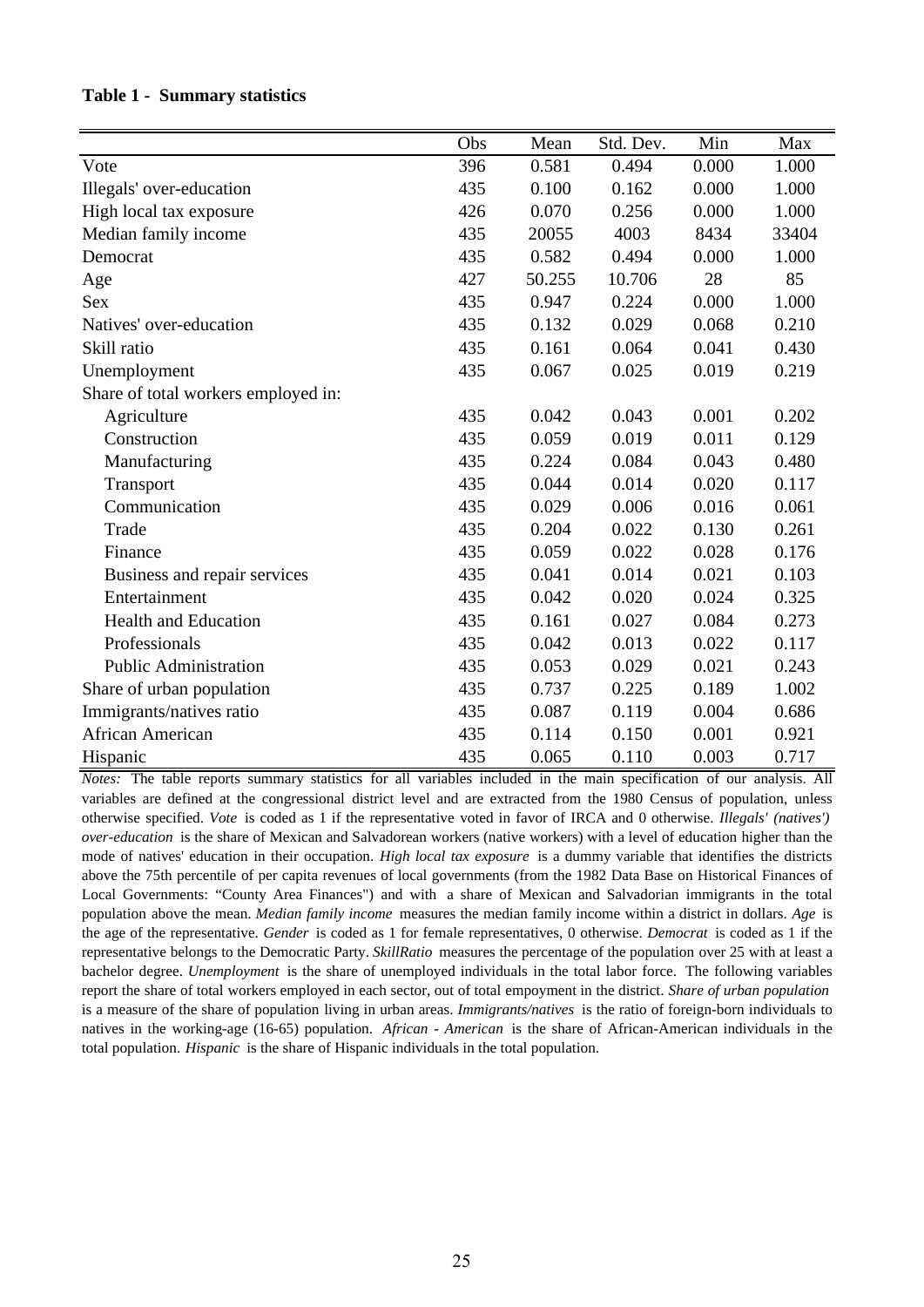#### **Table 2 - Basic Specification**

|                           | (1)            | (2)            | (3)            | (4)        |
|---------------------------|----------------|----------------|----------------|------------|
| Illegals' over-education  | $0.529***$     | $0.403**$      | $0.341*$       | $0.377**$  |
|                           | (0.205)        | (0.175)        | (0.178)        | (0.185)    |
| High local tax exposure   | $-0.126$       | $-0.191*$      | $-0.190*$      | $-0.289**$ |
|                           | (0.117)        | (0.106)        | (0.108)        | (0.115)    |
| Log median family income  | $-0.184$       | 0.086          | $-0.651**$     | $-0.964**$ |
|                           | (0.157)        | (0.150)        | (0.314)        | (0.398)    |
| Democrat                  |                | $0.364***$     | $0.377***$     | $0.386***$ |
|                           |                | (0.038)        | (0.045)        | (0.048)    |
| Age                       |                | $-0.002$       | $-0.002$       | $-0.002$   |
|                           |                | (0.002)        | (0.002)        | (0.002)    |
| <b>Sex</b>                |                | $-0.040$       | $-0.014$       | 0.015      |
|                           |                | (0.118)        | (0.120)        | (0.123)    |
| Natives' over-education   |                |                | $-1.002$       | $-0.475$   |
|                           |                |                | (1.476)        | (1.635)    |
| African American          |                |                | $-0.665**$     | $-0.756**$ |
|                           |                |                | (0.291)        | (0.341)    |
| Hispanic                  |                |                | $-0.758*$      | $-0.688$   |
|                           |                |                | (0.409)        | (0.438)    |
| Share of urban population |                |                | $0.445**$      | $0.743**$  |
|                           |                |                | (0.214)        | (0.322)    |
| Immigrants/natives ratio  |                |                | 0.209          | $-0.005$   |
|                           |                |                | (0.403)        | (0.457)    |
| Skill ratio               |                |                | 1.207*         | 2.278*     |
|                           |                |                | (0.663)        | (1.323)    |
| Unemployment              |                |                | 0.328          | $-0.017$   |
|                           |                |                | (2.137)        | (2.192)    |
| <b>State dummies</b>      | Yes            | Yes            | Yes            | Yes        |
| Sector composition        | N <sub>o</sub> | N <sub>o</sub> | N <sub>o</sub> | Yes        |
| $\mathbf N$               | 339            | 332            | 331            | 331        |

*Notes:* The table reports mean marginal effects from a logit model for the probability of voting in favor of IRCA. Standard errors are reported in parentheses. See notes in Table 1 for the definition of the variables.

\*\*\*Significant at 5%, \*\*significant at 5%, \* significant at 10%.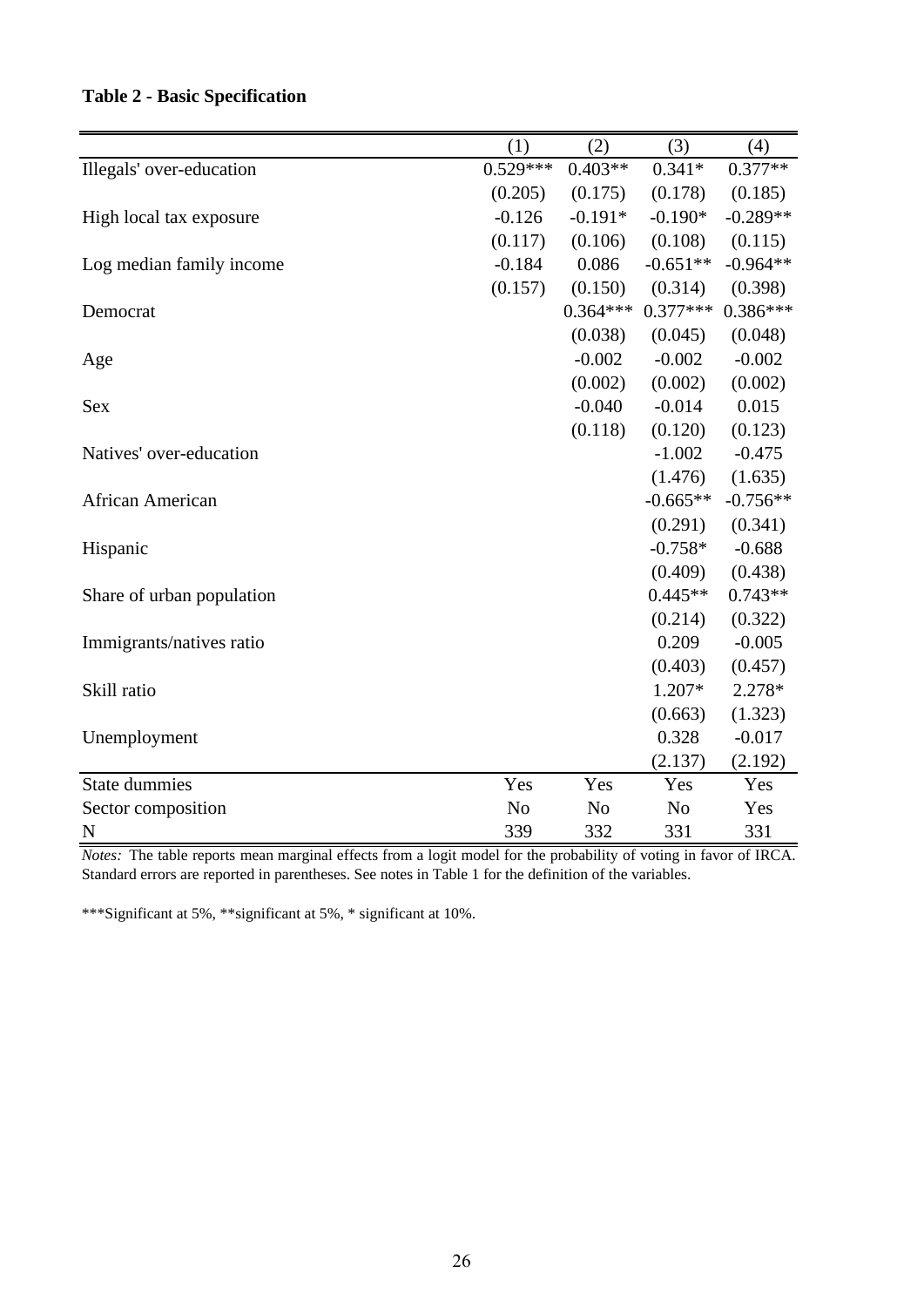|                                                  | (1)        | (2)        | (3)        | (4)        | (5)        |
|--------------------------------------------------|------------|------------|------------|------------|------------|
| Illegals' over-education                         | $0.377**$  |            |            | $0.381**$  | 0.389**    |
|                                                  | (0.185)    |            |            | (0.186)    | (0.184)    |
| Illegals' over-education (above the mode)        |            | $0.236*$   |            |            |            |
|                                                  |            | (0.142)    |            |            |            |
| Illegals' over-education (1sd above the median)  |            |            | $0.289*$   |            |            |
|                                                  |            |            | (0.171)    |            |            |
| High local tax exposure                          | $-0.289**$ | $-0.284**$ | $-0.286**$ |            | $-0.298**$ |
|                                                  | (0.115)    | (0.115)    | (0.115)    |            | (0.116)    |
| Alternative high local tax exposure              |            |            |            | $-0.221**$ |            |
|                                                  |            |            |            | (0.113)    |            |
| Log median family income                         | $-0.964**$ | $-1.013**$ | $-0.996**$ | $-0.943**$ |            |
|                                                  | (0.398)    | (0.396)    | (0.399)    | (0.397)    |            |
| Log mean family income                           |            |            |            |            | $-0.847**$ |
|                                                  |            |            |            |            | (0.418)    |
| <b>State dummies</b>                             | Yes        | Yes        | Yes        | Yes        | Yes        |
| Sector composition                               | Yes        | Yes        | Yes        | Yes        | Yes        |
| Natives' over-education                          | Yes        | <b>Yes</b> | Yes        | Yes        | Yes        |
| Representative characteristics                   | Yes        | Yes        | Yes        | Yes        | Yes        |
| Economic, demographic and ethnic characteristics | Yes        | Yes        | Yes        | Yes        | Yes        |
| State dummies                                    | Yes        | Yes        | Yes        | Yes        | Yes        |
| Sector composition                               | Yes        | Yes        | Yes        | Yes        | Yes        |
| $\mathbf N$                                      | 331        | 331        | 331        | 331        | 331        |

#### **Table 3 - Alternative definitions of key regressors**

*Notes:* The table reports mean marginal effects from a logit model for the probability of voting in favor of IRCA. Standard errors are reported in parentheses. See notes in Table 1 for the definition of main variables. *Illegals' over-education (above the mode)* and *(1 sd above the median)* is, respectively, the share of Mexican and Salvadorean workers with a level of education higher than the mode or the median + 1sd of natives' education in their occupation. *Alternative high local tax exposure* is a dummy variable that identifies the districts above the 75th percentile of the distribution of per capita revenues of local governments and above the 75th percentile of the distribution of the share of Mexican and Salvadorian immigrants in the total population. *Log mean family income* measures the logarithm of mean family income within a district in dollars. \*\*\*Significant at 5%, \*\*significant at 5%, \* significant at 10%.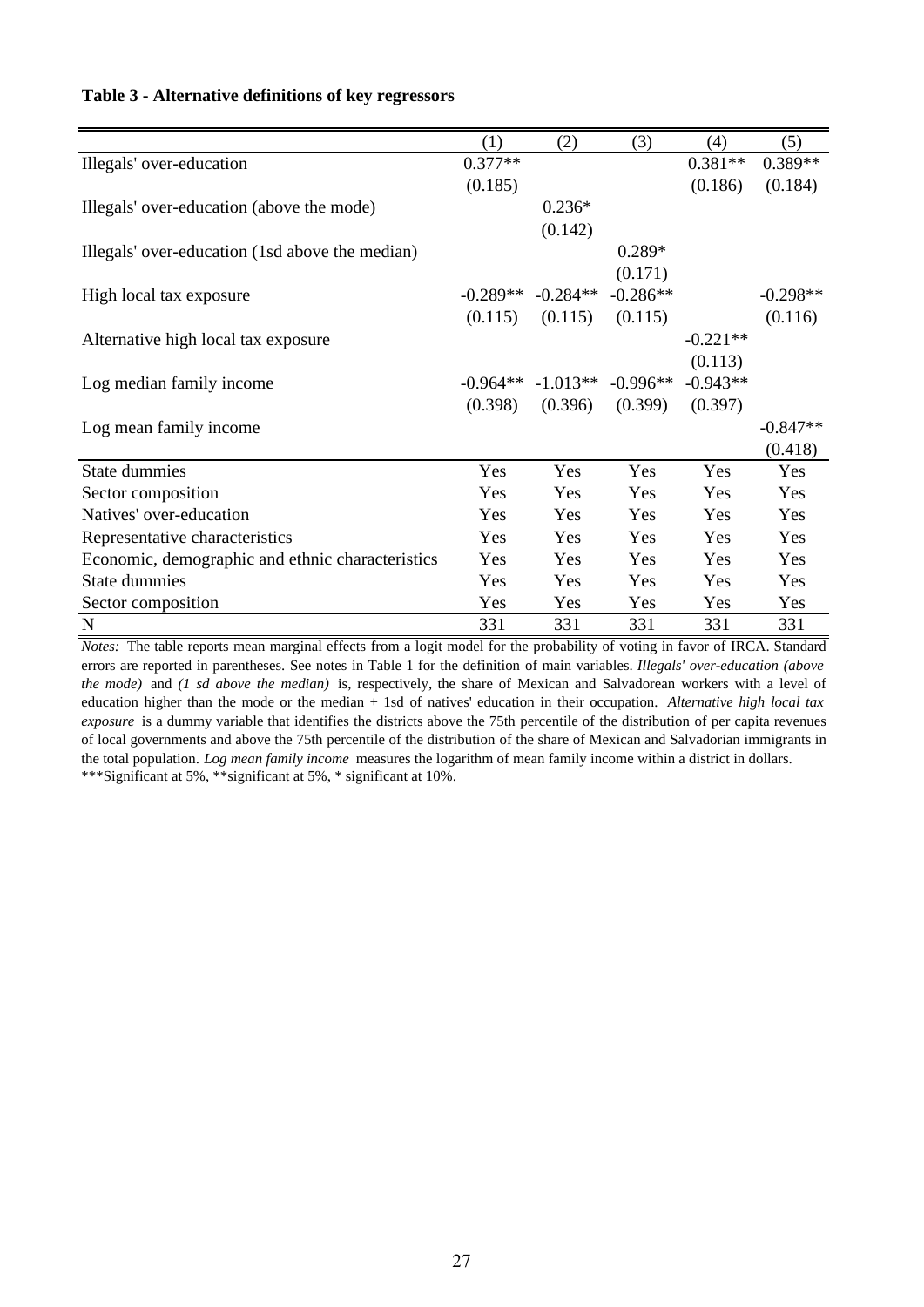#### **Table 4 - Alternative control variables**

|                                                | (1)         | (2)        | (3)        | (4)        | (5)        | (6)        | (7)                |
|------------------------------------------------|-------------|------------|------------|------------|------------|------------|--------------------|
| Illegals' over-education                       | $0.319*$    | $0.343*$   | $0.376**$  | $0.384**$  | $0.360*$   | $0.387**$  | $0.354*$           |
|                                                | (0.179)     | (0.179)    | (0.185)    | (0.184)    | (0.187)    | (0.186)    | (0.195)            |
| Local tax exposure                             | $-0.351***$ | $-0.298**$ | $-0.290**$ | $-0.262**$ | $-0.265**$ | $-0.264**$ | $-0.333***$        |
|                                                | (0.118)     | (0.118)    | (0.114)    | (0.115)    | (0.113)    | (0.118)    | (0.115)            |
| Log median family income                       | $-0.951**$  | $-0.844**$ | $-0.967**$ | $-0.581$   | $-1.027**$ | $-0.922**$ | $-0.914**$         |
|                                                | (0.388)     | (0.393)    | (0.398)    | (0.395)    | (0.399)    | (0.401)    | (0.424)            |
| Democrat                                       |             |            | $0.354***$ | $0.366***$ | $0.386***$ |            | $0.386***0.412***$ |
|                                                |             |            | (0.081)    | (0.049)    | (0.047)    | (0.048)    | (0.058)            |
| DW Nominate                                    | $-0.716***$ |            |            |            |            |            |                    |
|                                                | (0.078)     |            |            |            |            |            |                    |
| ADA score                                      |             | $0.008***$ |            |            |            |            |                    |
|                                                |             | (0.001)    |            |            |            |            |                    |
| Share of democratic votes                      |             |            | 0.089      |            |            |            |                    |
|                                                |             |            | (0.175)    |            |            |            |                    |
| Skill ratio                                    | 2.314*      | 1.686      | $2.355*$   |            |            | 2.395*     | 2.352              |
|                                                | (1.306)     | (1.296)    | (1.333)    |            |            | (1.324)    | (1.483)            |
| Alternative Skill ratio                        |             |            |            | $-0.253$   |            |            |                    |
|                                                |             |            |            | (0.838)    |            |            |                    |
| Occupational skill ratio                       |             |            |            |            | 3.118*     |            |                    |
|                                                |             |            |            |            | (1.615)    |            |                    |
| Immigrants/natives ratio                       | 0.110       | 0.170      | $-0.007$   | 0.053      | $-0.063$   |            | 0.125              |
|                                                | (0.454)     | (0.476)    | (0.460)    | (0.465)    | (0.450)    |            | (0.466)            |
| Log natives                                    |             |            |            |            |            | $-0.438$   |                    |
|                                                |             |            |            |            |            | (0.642)    |                    |
| Log immigrants                                 |             |            |            |            |            | $-0.078$   |                    |
|                                                |             |            |            |            |            | (0.098)    |                    |
| PacLabor                                       |             |            |            |            |            |            | 0.000              |
|                                                |             |            |            |            |            |            | (0.076)            |
| PacCorporate                                   |             |            |            |            |            |            | $0.154**$          |
|                                                |             |            |            |            |            |            | (0.068)            |
| State dummies                                  | Yes         | Yes        | Yes        | Yes        | Yes        | Yes        | Yes                |
| Sector composition                             | Yes         | Yes        | Yes        | Yes        | Yes        | Yes        | Yes                |
| Natives' over-education                        | Yes         | Yes        | Yes        | Yes        | Yes        | Yes        | Yes                |
| Representative characteristics                 | Yes         | Yes        | Yes        | Yes        | Yes        | Yes        | Yes                |
| Economic, demographic and ethnic characteristi | Yes         | Yes        | Yes        | Yes        | Yes        | Yes        | Yes                |
| $\mathbf N$                                    | 331         | 329        | 331        | 331        | 331        | 331        | 310                |

*Notes:* The table reports mean marginal effects from a logit model for the probability of voting in favor of IRCA. Standard errors are reported in parentheses. See notes in Table 1 for the definition of main variables. In columns (1) and (2) we use alternative measures of the ideological orientation of the representative and replace *Democrat* with *DW - nominate score* , which is the normalized DW nominate score (column (1)) and with the *ADA score* (column (2)). In column (3) we control additionally for the *share of democratic votes* in the last congressional election. In columns (4) and (5) we use alternative measures of a district's skill ratio and replace *skill ratio* with *Alternative skill ratio* , the ratio of high school graduates and college graduates to high school dropouts (column 4) and with *Occupational skill ratio,* the ratio of individuals employed in high versus low skilled occupations (column 5). In column (6) we replace the immigrants/natives ratio in the district's working age population with *Log natives* and *Log immigrants,* the logarithm of the number of native and immigrant residents in the same age range. In column (7), we control for *PACLabor* and *PACCorporate* which are measures of the intensity of the lobbying activity and take a value of one if the labor/corporate contributions that the representative received are at or above the eightieth percentile of all labor/corporate contributions in that year, and zero otherwise.

\*\*\*Significant at 5%, \*\*significant at 5%, \* significant at 10%.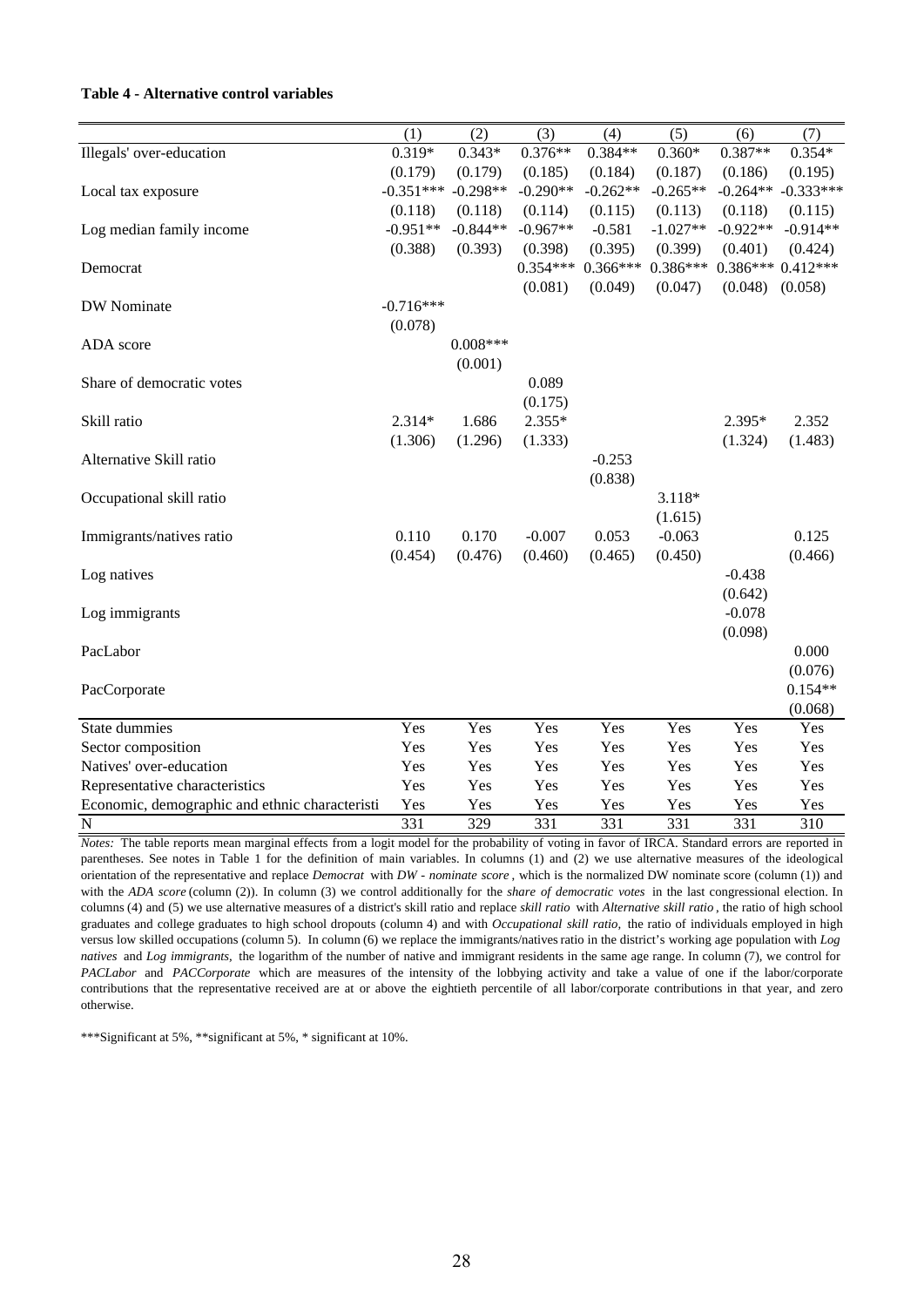|                                        |            |            | Sample selection |             |  |
|----------------------------------------|------------|------------|------------------|-------------|--|
|                                        | Probit     | <b>LPM</b> |                  | model       |  |
|                                        |            |            | Main             | Selection   |  |
| Illegals' over-education               | $0.379**$  | $0.322**$  | $0.337**$        | $-5.804***$ |  |
|                                        | (0.187)    | (0.137)    | (0.162)          | (2.102)     |  |
| Local tax exposure                     | $-0.272**$ | $-0.251*$  | $-0.221**$       | $-10.776$   |  |
|                                        | (0.110)    | (0.144)    | (0.097)          | (10.690)    |  |
| Log median family income               | $-0.914**$ | $-0.783*$  | $-0.761**$       | $-13.604**$ |  |
|                                        | (0.402)    | (0.413)    | (0.344)          | (5.385)     |  |
| Democrat                               | $0.379***$ | $0.383***$ | $0.332***$       | $-0.294$    |  |
|                                        | (0.048)    | (0.059)    | (0.043)          | (0.690)     |  |
| Age                                    | $-0.002$   | $-0.002$   | $-0.003$         | $-0.011$    |  |
|                                        | (0.002)    | (0.003)    | (0.002)          | (0.027)     |  |
| <b>Sex</b>                             | 0.007      | $-0.012$   | 0.018            | 1.923       |  |
|                                        | (0.127)    | (0.115)    | (0.114)          | (1.379)     |  |
| Natives' over-education                | $-0.793$   | $-0.044$   | $-0.649$         | 71.661**    |  |
|                                        | (1.607)    | (1.794)    | (1.409)          | (29.772)    |  |
| African American                       | $-0.786**$ | $-0.578$   | $-0.646**$       | 6.407       |  |
|                                        | (0.339)    | (0.387)    | (0.294)          | (4.105)     |  |
| Hispanic                               | $-0.776*$  | $-0.639$   | $-0.565$         | 13.263      |  |
|                                        | (0.420)    | (0.546)    | (0.358)          | (11.355)    |  |
| Urban                                  | $0.750**$  | $0.633**$  | $0.561**$        | $6.470*$    |  |
|                                        | (0.323)    | (0.316)    | (0.276)          | (3.555)     |  |
| Share of Immigrants/Natives, age 16-65 | 0.086      | 0.137      | 0.086            | $-12.245$   |  |
|                                        | (0.462)    | (0.443)    | (0.390)          | (8.526)     |  |
| Skill ratio                            | 2.022      | 1.792      | 1.537            | 29.854*     |  |
|                                        | (1.339)    | (1.256)    | (1.131)          | (17.174)    |  |
| Unemployment                           | 0.227      | 0.723      | $-0.547$         | $-61.830*$  |  |
|                                        | (2.208)    | (2.243)    | (1.868)          | (34.345)    |  |
| Inverse Mills' Ratio                   |            |            | $0.354**$        |             |  |
|                                        |            |            | (0.150)          |             |  |
| Participation                          |            |            |                  | 39.298***   |  |
|                                        |            |            |                  | (10.913)    |  |
| State dummies                          | Yes        | Yes        | Yes              | Yes         |  |
| Sector composition                     | Yes        | Yes        | Yes              | Yes         |  |
| N                                      | 331        | 382        | 417              | 417         |  |

*Notes:* The table reports results from three different econometric models for the probability of voting in favor of IRCA. Column (1) reports mean marginal effects from a probit model. Column (2) shows results from a linear probability model,. Column (3) displays the results from the two-stage estimation of a Heckmann sample selection model, and column (4) reports the results of the corresponding selection equation. *Participation in roll call votes* measures the share of roll call votes the representative has participated into, except for the vote on IRCA, during her term in office in the 99th Congress.

\*\*\*Significant at 5%, \*\*significant at 5%, \* significant at 10%.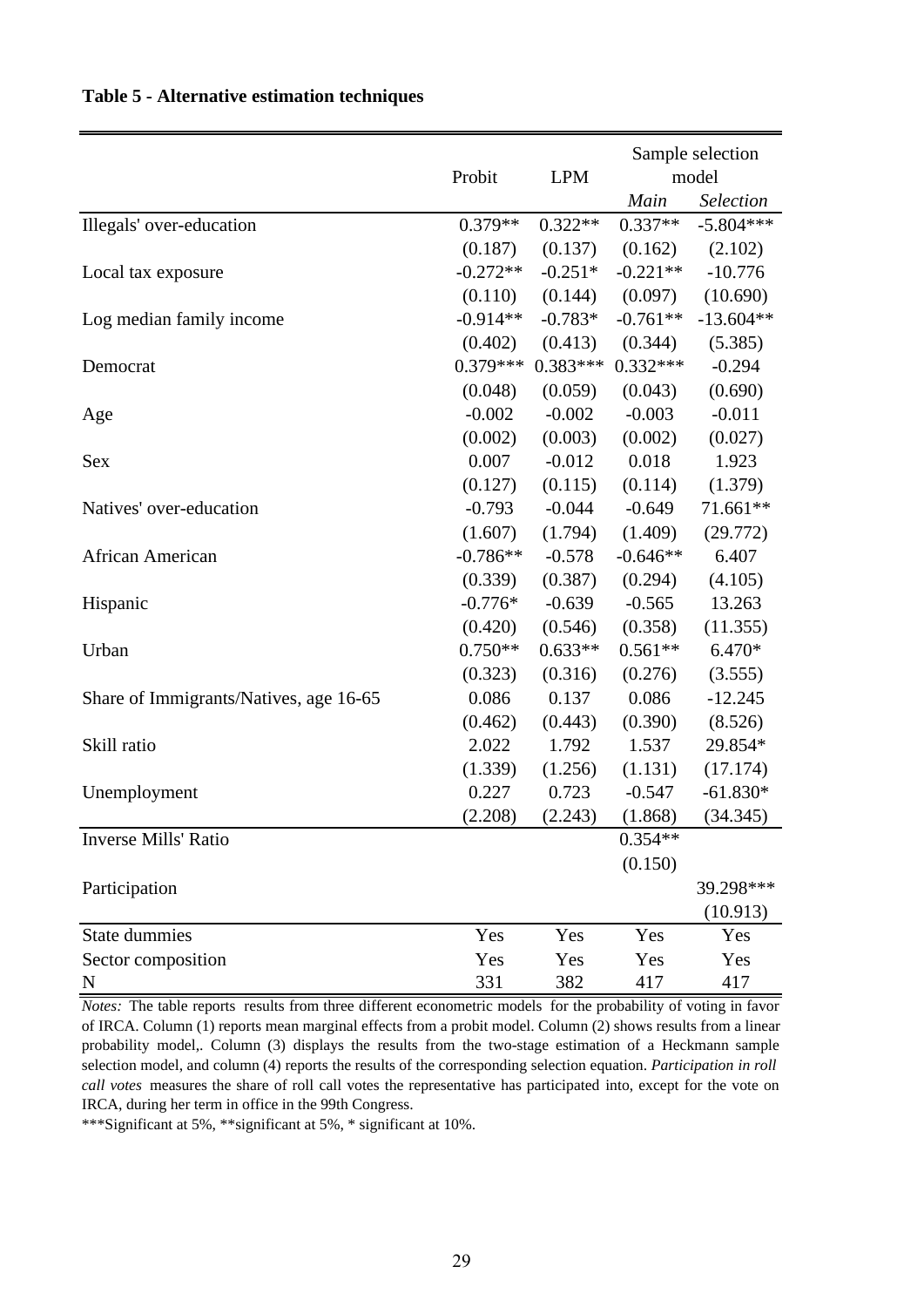

**Figure 3 - Florida's 99th Congress Congressional districts and IRCA vote**